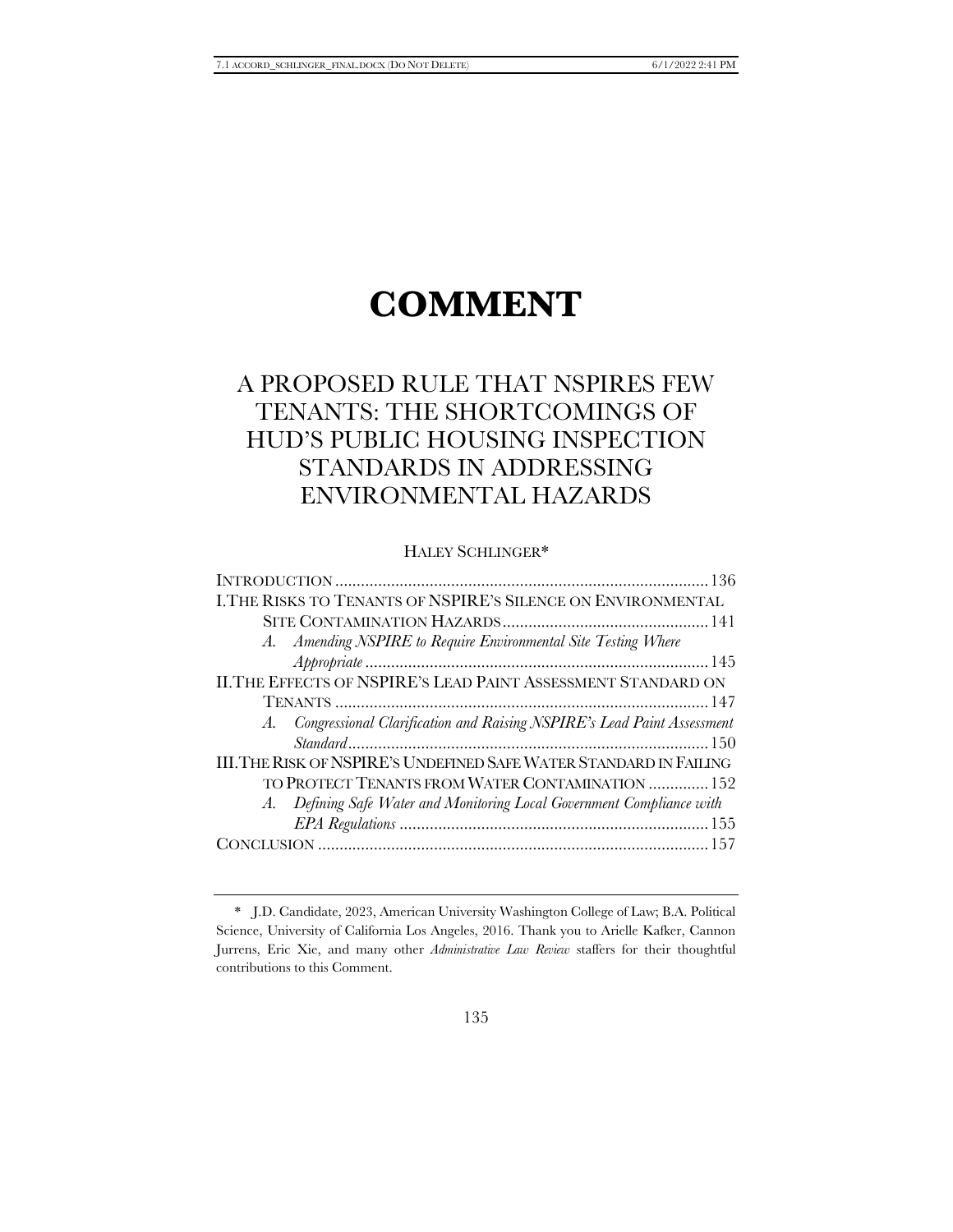#### <span id="page-1-0"></span>**INTRODUCTION**

The COVID-19 pandemic, perhaps more than ever, has demonstrated the importance of housing to the public health and welfare of Americans.<sup>1</sup> Currently, more than ten million people in the United States live in households that receive federal rental assistance.<sup>2</sup> The U.S. Department of Housing and Urban Development (HUD) implements and oversees the nation's federal housing programs, which provide financial assistance to the most vulnerable groups of Americans.3 Millions of low-income workers, children, elderly people, and individuals with disabilities rely on HUD's rental assistance to maintain a place to live.<sup>4</sup>

HUD has three predominant rental assistance programs, each of which operates differently than the others.5 The public housing program currently provides 1.8 million Americans housing in government-owned units.6 Public housing is administered by local public housing agencies (PHAs) that receive funding from agency appropriations and typically manage the developments

<sup>1.</sup> During the first three months of the COVID-19 pandemic, county officials across the country mandated that residents remain at home to prevent spread of the disease. *See*  CTRS. FOR DISEASE CONTROL & PREVENTION, *Timing of State and Territorial Covid-19 Stay-at-Home Orders and Changes in Population Movement — United States, March 1 – May 31, 2020*, 69 MORBIDITY & MORTALITY WKLY. REP. 1198, 1198–1200 (Sept. 4, 2020) (identifying the forty-two states and territories that issued such orders to limit person-to-person interaction and prevent population migration). The outbreak caused an estimated fifteen percent of American adults to lose their jobs. Kim Parker, Rachel Minkin, & Jesse Bennett, PEW RSCH. CTR., *ECONOMIC FALLOUT FROM COVID-19 CONTINUES TO HIT LOWER-INCOME AMERICANS THE HARDEST* 4–5 (2020) (noting that four months later, half of these Americans remained unemployed). Consequently, many individuals could not make rent payments, and landlords evicted a large, unknown number of families from their homes. *See, e.g.*, *Eviction Tracking System*, EVICTION LAB, https://evictionlab.org/eviction-tracking/ (last visited May 10, 2022) (stating that while the federal government does not track the data, over 759,304 evictions have occurred since March 2020).

<sup>2.</sup> CTR. ON BUDGET & POL'Y PRIORITIES, U.S. FEDERAL RENTAL ASSISTANCE FACT SHEET (2022), https://www.cbpp.org/research/housing/federal-rental-assistance-fact-sheets#US.

<sup>3</sup>*. See id.* (identifying the majority of federally assisted housing recipients as elderly people, individuals with disabilities, and families experiencing poverty)*.*

<sup>4</sup>*. Id.*

<sup>5.</sup> U.S. GOV'T ACCOUNTABILITY OFF., GAO-20-277T, RENTAL HOUSING ASSISTANCE: HUD SHOULD STRENGTHEN PHYSICAL INSPECTION OF PROPERTIES AND OVERSIGHT OF LEAD PAINT HAZARDS 1 (2019) [hereinafter 2019 GAO REPORT].

<sup>6.</sup> CTR. ON BUDGET & POL'Y PRIORITIES, POLICY BASICS: PUBLIC HOUSING 1 (2021), https://www.cbpp.org/sites/default/files/atoms/files/policybasics-housing.pdf.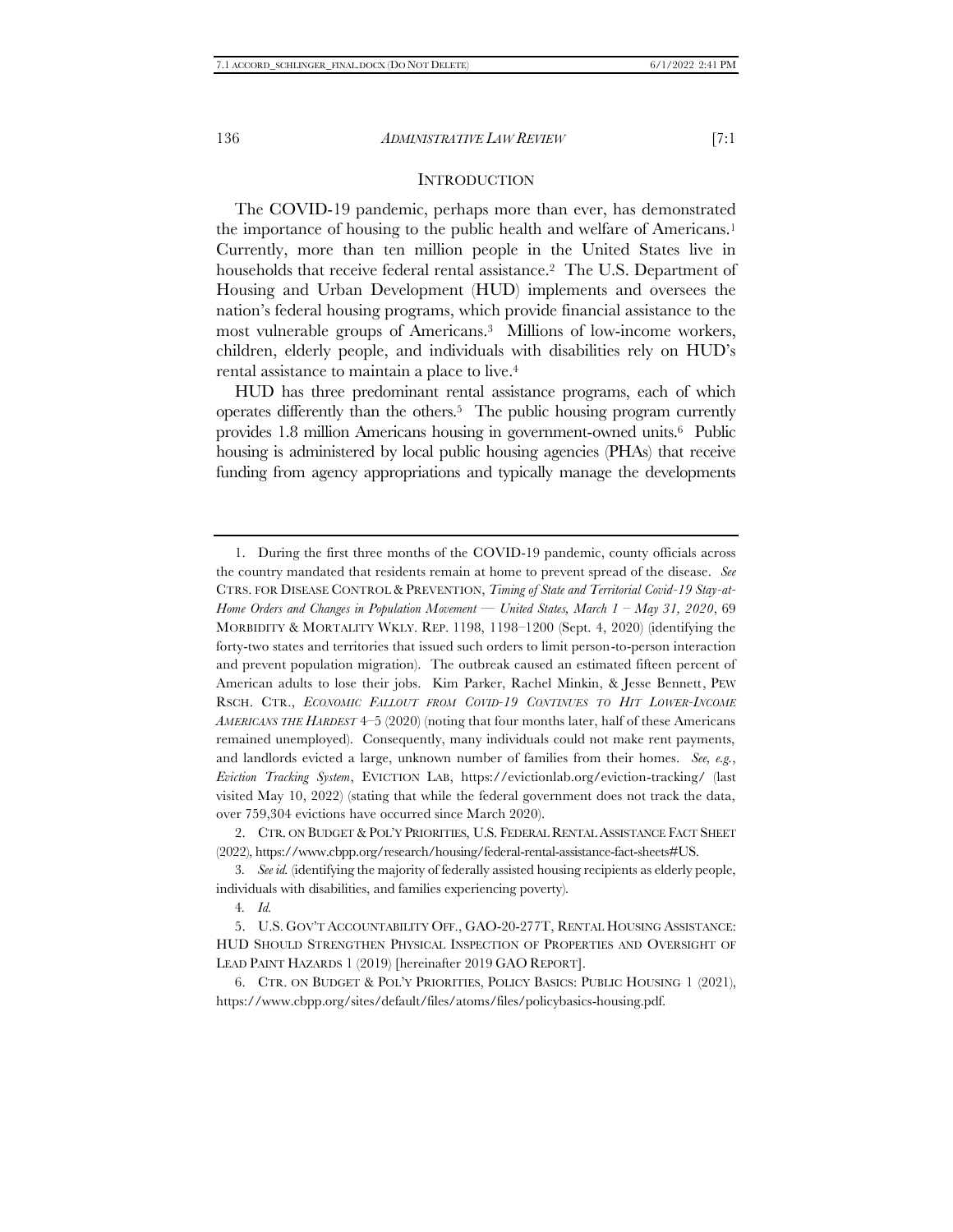themselves.7 HUD also maintains various project-based rental assistance programs.8 Under these programs, housing owners, both nonprofit and private, contract with the federal government to offer low-income individuals affordable homes.<sup>9</sup> Lastly, HUD's Housing Choice Voucher (HCV) program offers eligible individuals subsidies to secure housing in either subsidized units or the private market.10 The Department funds local PHAs that administer the vouchers and tenants then pay landlords the difference.<sup>11</sup>

HUD, by law, holds the responsibility of providing "decent and safe" housing.<sup>12</sup> Under its rulemaking authority, it promulgates regulations interpretating the "decent and safe" statutory mandate to mean housing that is "decent, safe, sanitary[,] and in good repair."13 This mission consistently proves to be no small feat. Today, almost half of the nation's public housing stock is more than fifty years old and twenty percent is over sixty years old.<sup>14</sup> As such, a substantial portion of these buildings are in disrepair with deteriorating infrastructure, aged electrical and temperature control systems,

9*. Id.*

10. U.S. DEP'T OF HOUS. & URB. DEV., HOUSING CHOICE VOUCHERS FACT SHEET, https://www.hud.gov/topics/housing\_choice\_voucher\_program\_section\_8 (last visited May 10, 2022). The Housing Choice Voucher (HCV) program puts the onus on tenants to find a unit that meets the Department of Housing and Urban Development's (HUD's) criteria with a landlord willing to accept the voucher. *See* U.S. DEP'T OF HOUS. & URB. DEV., OFF. OF POL'Y DEV. & RSCH., LANDLORDS: CRITICAL PARTICIPANTS IN THE HOUSING CHOICE VOUCHER PROGRAM (2019), https://www.huduser.gov/portal /periodicals/em/winter19/highlight1.html#title (explaining that many landlords decline to accept vouchers for a variety of reasons, including financial concerns, bureaucratic implications, and discrimination).

11*. Impact of Federal Funding*, NAT'L HOUS. L. PROJECT (Nov. 17, 2017), https://www. nhlp.org/resources/impact-of-federal-funding-2/.

- 12. Housing Act of 1937, 42 U.S.C. § 1437(a)(1)(A).
- 13. 24 C.F.R. § 5.703 (2021).

14*. See Building Back a Better, More Equitable Housing Infrastructure for America: Oversight of the Department of Housing and Urban Development: Hybrid Hearing Before the H. Comm. on Fin. Servs.*, 117th Cong., 5–6 (2021) (testimony of Marcia L. Fudge, Sec'y, U.S. Dep't of Hous. & Urb. Dev.) (urging Congress to invest in public housing to address unmet capital needs); *see also* Alex F. Schwartz, HOUSING POLICY IN THE UNITED STATES 145–46 (Routledge ed., 4th ed. 2021) (detailing the emergence of public housing developments in cities across the United States beginning in the 1960s).

<span id="page-2-0"></span><sup>7</sup>*. Id.* at 3–4.

<sup>8</sup>*. Project-Based Rental Assistance*, NAT'L HOUS. L. PROJECT, https://www.nhlp.org/ resource-center/project-based-rental-assistance/ (last visited May 10, 2022).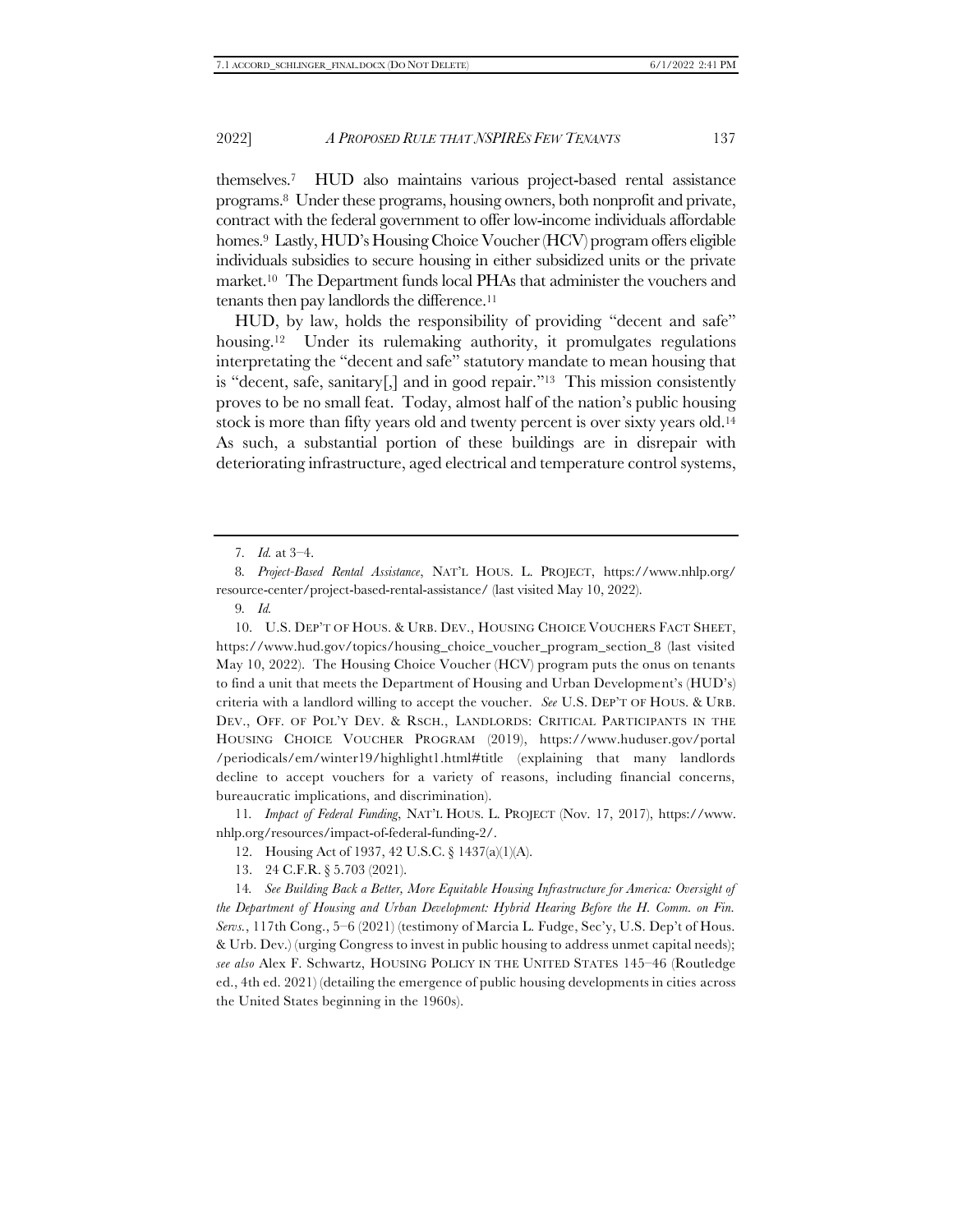outdated appliances, inaccessible premises, and environmental hazards.<sup>15</sup> Studies have linked these substandard conditions to increased probabilities of resident health issues.16 While some have attributed the substandard living conditions to corrupt PHAs or inadequate maintenance by owners, others blame historical underinvestment in public housing.<sup>17</sup>

At its foundation, PHAs built subsidized housing using cheap materials and substandard construction.18 Inferior infrastructure further increased maintenance costs.<sup>19</sup> Many owners and PHAs in HUD's public housing program rely on the Public Housing Capital Fund (PHCF) for the money needed to address their backlogs of repairs.20 Despite the urgent need, the federal government's investment in PHCF fell thirty-five percent over the past twenty years.21 In its 2017 request for additional PHCF funding, HUD estimated a need in excess of \$26 billion to address unmet capital needs in public housing.22 The New York City Housing Authority, the PHA that accounts for more than seventeen percent of all federal housing, stated in 2017 that it needed \$31.8 billion over the next five years to cover the cost of necessary repairs and replacements.<sup>23</sup>

As part of his agenda, President Biden announced the framework for the Build Back Better Act, which lawmakers first introduced in the House of Representatives in September 2021.24 The bill provides HUD with

16*. See* INST. FOR PUB. POL'Y & ECON. DEV., IMPLICATIONS OF THE REGION'S AGING HOUSING STOCK 9 (2019) (illustrating the correlation between poor housing conditions and heart disease, asthma, and other illnesses).

21. Schwartz, *supra* not[e 14,](#page-2-0) at 155.

22. U.S. DEP'T OF HOUS. & URB. DEV., PUBLIC HOUSING CAPITAL FUND: 2017 SUMMARY STATEMENT & INITIATIVES 10-2 (2017).

23*. See* N.Y.C. HOUS. AUTH., PHYSICAL NEEDS ASSESSMENT 2017 5 (2018); Schwartz, *supra* note [14,](#page-2-0) at 144.

24. Build Back Better Act, H.R. 5376, 117th Cong. (2021); *President Biden Announces the Build Back Better Framework*, WHITE HOUSE (Oct. 28, 2021), https://

<sup>15</sup>*. See* Margery Austin Turner, Susan J. Popkin, G. Thomas Kingsley, & Deborah Kaye, *Distressed Public Housing—What it Costs to Do Nothing*, URB. INST. 2, 2–3 (2005); *see also* U.S. GOV'T ACCOUNTABILITY OFF., GAO-06-163, PUBLIC HOUSING: DISTRESSED CONDITIONS IN DEVELOPMENTS FOR THE ELDERLY AND PERSONS WITH DISABILITIES AND STRATEGIES USED FOR IMPROVEMENT 13–16 (2005) (describing the cumulative effects of underinvestment in aging infrastructure).

<sup>17</sup>*. See* Schwartz, *supra* not[e 14,](#page-2-0) at 151–53.

<sup>18</sup>*. Id.* at 151.

<sup>19</sup>*. Id.* at 151–52.

<sup>20</sup>*. Policy Basics: Public Housing*, CTR. ON BUDGET AND POL'Y PRIORITIES 3 (2021), https://www.cbpp.org/sites/default/files/atoms/files/policybasics-housing.pdf.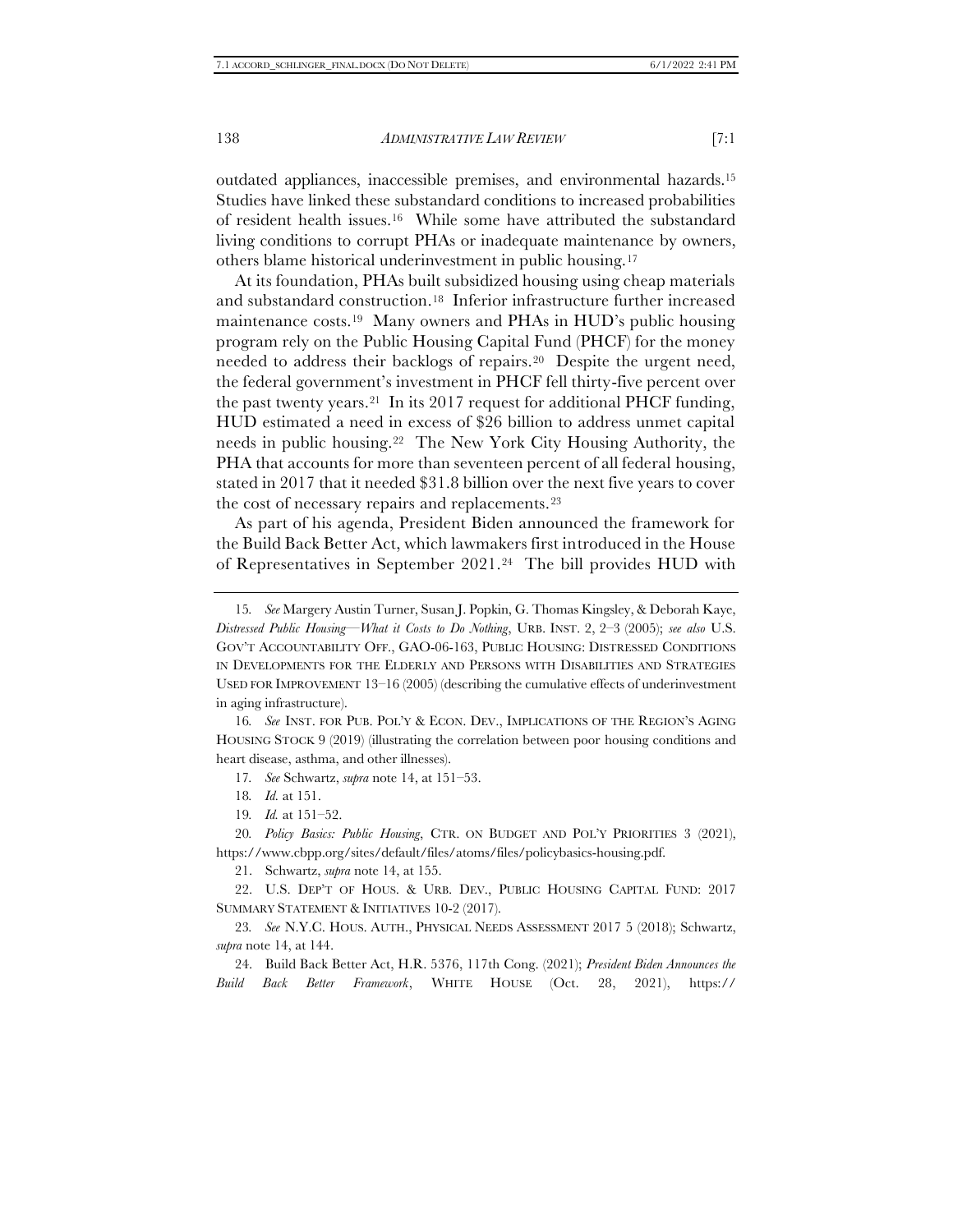\$80 billion for public housing funding, which, if enacted, would represent the largest investment in the program to date.<sup>25</sup> Currently, it awaits passage in the Senate. 26

In spite of funding challenges, HUD remains responsible for providing safe federal housing programs.<sup>27</sup> Though the laws creating HUD's subsidized housing programs do not define "safe," HUD's subsequent regulations have clarified that in the context of public housing, "safe" means "free of health and safety hazards[,]" such as poor air quality and lead-based paint.<sup>28</sup>

To understand HUD's approach to tenant safety, we must look to its housing inspection processes. Housing inspections serve as an essential tool that the Department uses to monitor the conditions of tenants' homes.<sup>29</sup> Currently, HUD has two housing inspection models with differing standards: the Uniform Physical Condition Standards (UPCS) and the Housing Quality Standards (HQS).30 While the public housing and project-based rental assistance programs use the UPCS standards, the HCV program operates on the HQS model.<sup>31</sup>

<span id="page-4-0"></span>Recognizing that neither of these standards directly supports modern needs, HUD is in the process of overhauling and streamlining its housing inspection processes for the first time in twenty years. <sup>32</sup> In January 2021,

26. In November 2021, the bill passed the House of Representatives. *See* 167 CONG. REC. H6666-67 (daily ed. Nov. 19, 2021) (detailing the bill's passage by a vote of 220 to 213).

27. 42 U.S.C. § 1437(a)(1)(A).

28*. See id.* (declaring the nation's policy of promoting general welfare by "remedy[ing] the unsafe housing conditions and the acute shortage of . . . safe dwellings"); 24 C.F.R. § 5.703.

29*. See* Press Release, U.S. Dep't of Hous. & Urb. Dev., HUD to Resume Public Multifamily Housing Inspections in June (Apr. 23, 2021) (on file with HUD Public Affairs); *see also* Letter from Marcia L. Fudge, Sec'y, U.S. Dep't of Hous. & Urb. Dev. 1 (Apr. 23, 2021) (informing public housing agency (PHA) directors, multifamily housing owners, and property managers of the resumption of housing inspections to "ensure the whole health and well-being of the households [the agency] serve[s]").

30. U.S. DEP'T OF HOUS. & URB. DEV., REGULATORY IMPACT ANALYSIS: ECONOMIC GROWTH REGULATORY RELIEF AND CONSUMER PROTECTION ACT: IMPLEMENTATION OF NATIONAL STANDARDS FOR THE PHYSICAL INSPECTION OF REAL ESTATE (NSPIRE) 1–2 (2021) [hereinafter NSPIRE IMPACT ANALYSIS].

31*. Id*.

32*. See id.* at 1; Suzy Khimm, *Biden Administration Weakens Some Proposed Safety Rules for Public Housing, Alarming Advocates*, NBC NEWS (July 14, 2021, 4:37 AM), https://www.nbcnews.com

www.whitehouse.gov/briefing-room/statements-releases/2021/10/28/president-bidenannounces-the-build-back-better-framework/ (discussing the Build Back Better Act).

<sup>25</sup>*. See* H.R. 5376, at 751–753; *NLIHC Statement on Historic Housing Investments in "Build Back Better Act*,*"* NAT'L LOW INCOME HOUS. COAL. (Oct. 28, 2021), https://nlihc.org/news/nlihcstatement-historic-housing-investments-build-back-better-act.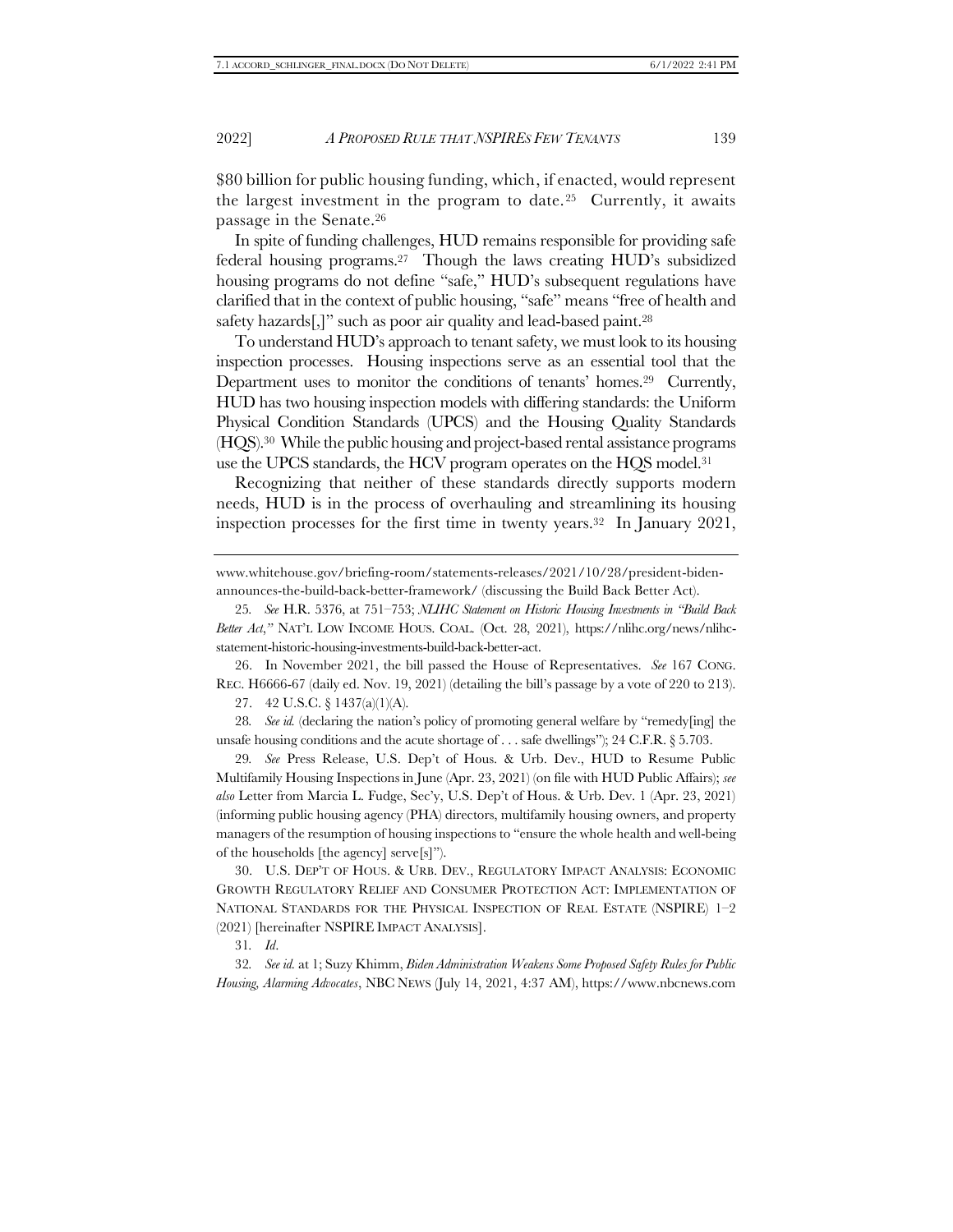<span id="page-5-0"></span>HUD proposed the National Standards for the Physical Inspection of Real Estate (NSPIRE).33 Aimed at reducing the regulatory burden, NSPIRE consolidates HUD's two housing inspection protocols into a uniform process.34 In advance of NSPIRE, HUD also announced its associated housing demonstration program, which invited 4,500 volunteer properties to adopt the NSPIRE framework early, collaborate with agency executives, and gain the benefit of technical assistance training on the new standards.<sup>35</sup> After the public comment phase for NSPIRE ended, HUD extended the ongoing demonstration to further evaluate various standards.<sup>36</sup>

Although NSPIRE makes various improvements that will likely promote coordination across programs, NSPIRE currently neglects a variety of environmental hazards that may threaten tenants' health.37 To carry out its mission and statutory obligation of providing safe housing, HUD should make significant changes to NSPIRE before promulgating the rule. Specifically, it should amend the NSPIRE standards to address three environmental hazards: site contamination, lead-based paint, and water contamination.

This Comment discusses three housing safety risks created by environmental hazards that pose a danger to federally assisted renters today. Part I examines site contamination at subsidized housing locations and HUD's limited efforts to address the issue. Part II discusses the hazards of lead-based paint to tenant safety and the shortcomings of HUD's existing approach to mitigating this threat. Part III focuses on water contamination and problems HUD currently faces in monitoring federally assisted housing residents' tap water safety. Part IV explores recommendations HUD could implement to better protect tenant safety.

<sup>/</sup>politics/politics-news/biden-administration-weakens-some-proposed-safety-rules-publichousing-alarming-n1273860.

<sup>33.</sup> Economic Growth Regulatory Relief & Consumer Protection Act: Implementation of National Standards for the Physical Inspection of Real Estate (NSPIRE), 86 Fed. Reg. 2582 (Jan. 13, 2021) (to be codified at 24 C.F.R. pts. 5, 92, 93, 200, 574, 576, 578, 880, 882, 884, 886, 902, 982, 983, and 985) [hereinafter NSPIRE].

<sup>34</sup>*. Id.* at 2582.

<sup>35.</sup> Notice of Demonstration to Address the National Standards for the Physical Inspection of Real Estate and Associated Protocols, 84 Fed. Reg. 43,536 (Aug. 21, 2019) (codified at C.F.R. pts. 5 and 200).

<sup>36.</sup> NSPIRE, *supra* not[e 33;](#page-5-0) Notice of Continuation of Demonstration to Test Proposed New Method of Assessing the Physical Conditions of Voucher-Assisted Housing, 86 Fed. Reg. 30,468 (June 8, 2021).

<sup>37</sup>*. See* NSPIRE IMPACT ANALYSIS, *supra* not[e 30.](#page-4-0)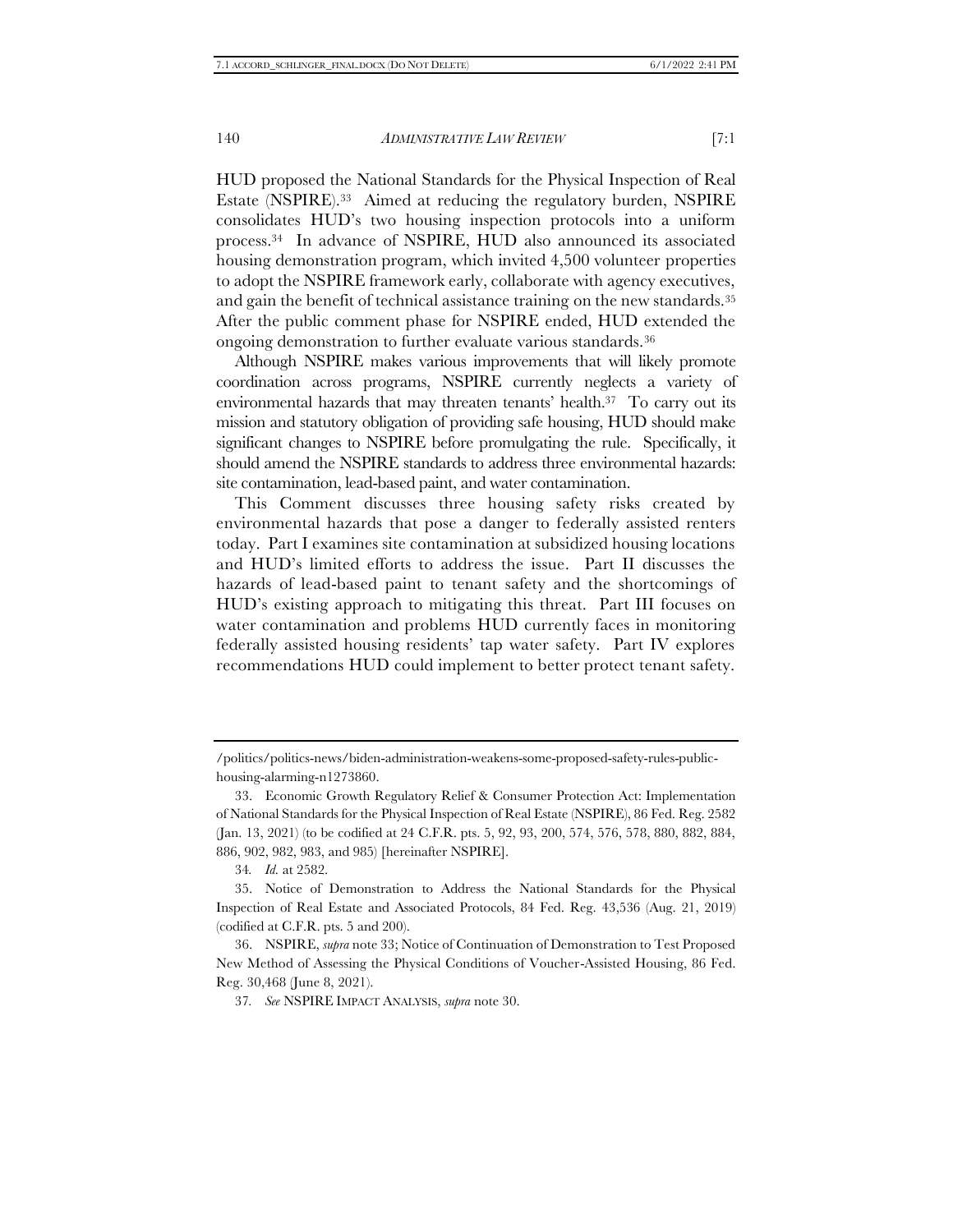#### <span id="page-6-0"></span>I. THE RISKS TO TENANTS OF NSPIRE'S SILENCE ON ENVIRONMENTAL SITE CONTAMINATION HAZARDS

<span id="page-6-1"></span>Krystle Jackson, a recipient of HUD's federal rental assistance, resided at the West Calumet Housing Complex (WCHC) in East Chicago, Indiana.<sup>38</sup> WCHC represented the first steady housing that Jackson, a low-income worker and single mother of four young children, had experienced in years.<sup>39</sup> After living at WCHC with her children for a few years, a pediatrician diagnosed her three-year-old son with lead poisoning, <sup>40</sup> a serious illness that can result in permanent neurological and behavioral problems.<sup>41</sup>

Upon learning that her son had elevated blood lead levels (EBLLs), Jackson reported the diagnosis to the East Chicago Housing Authority (ECHA), the local PHA in charge of administering the federal public housing program.<sup>42</sup> In response to Jackson's report, ECHA employees denied the presence of lead in her home and declined to take action to address the situation further.43 About a year later, Jackson took her youngest child to the doctor for a lead screening.<sup>44</sup> During the appointment, Jackson learned that the place she and her children called home was built atop an area known for its lead contamination.<sup>45</sup>

Unsurprisingly, Jackson's youngest child's tests revealed that he too was suffering from lead poisoning.46 Jackson and her children fled WCHC, first moving in with family and eventually living in Jackson's car.47 Two weeks after their departure, ECHA first notified Jackson and the other WCHC residents—over three hundred families—that the complex would close permanently due to lead and arsenic contamination.<sup>48</sup>

42. Coffey et al., *supra* not[e 38,](#page-6-0) at 10.

46*. Id.*

<sup>38.</sup> Emily Coffey, Kate Walz, Debbie Chizewer, Emily A. Benfer, Mark N. Templeton, & Robert Weinstock, *Poisonous Homes: The Fight for Environmental Justice in Federally Assisted Housing*, SHRIVER CTR. ON POVERTY L. 10 (June 2020).

<sup>39</sup>*. Id.*

<sup>40</sup>*. Id.*

<sup>41</sup>*. Health Effects of Lead Exposure*, CTRS. FOR DISEASE CONTROL & PREVENTION, https://www.cdc.gov/nceh/lead/prevention/health-effects.htm (last visited May 10, 2022); Emily A. Benfer & Allyson E. Gold, *There's No Place Like Home: Reshaping Community Interventions and Policies to Eliminate Environmental Hazards and Improve Population Health for Low-Income and Minority Communities*, 11 HARV. L. & POL'Y REV. ONLINE S1, S3 (2017).

<sup>43</sup>*. Id.*

<sup>44</sup>*. Id.*

<sup>45</sup>*. Id.*

<sup>47</sup>*. Id*. at 11.

<sup>48</sup>*. Id.*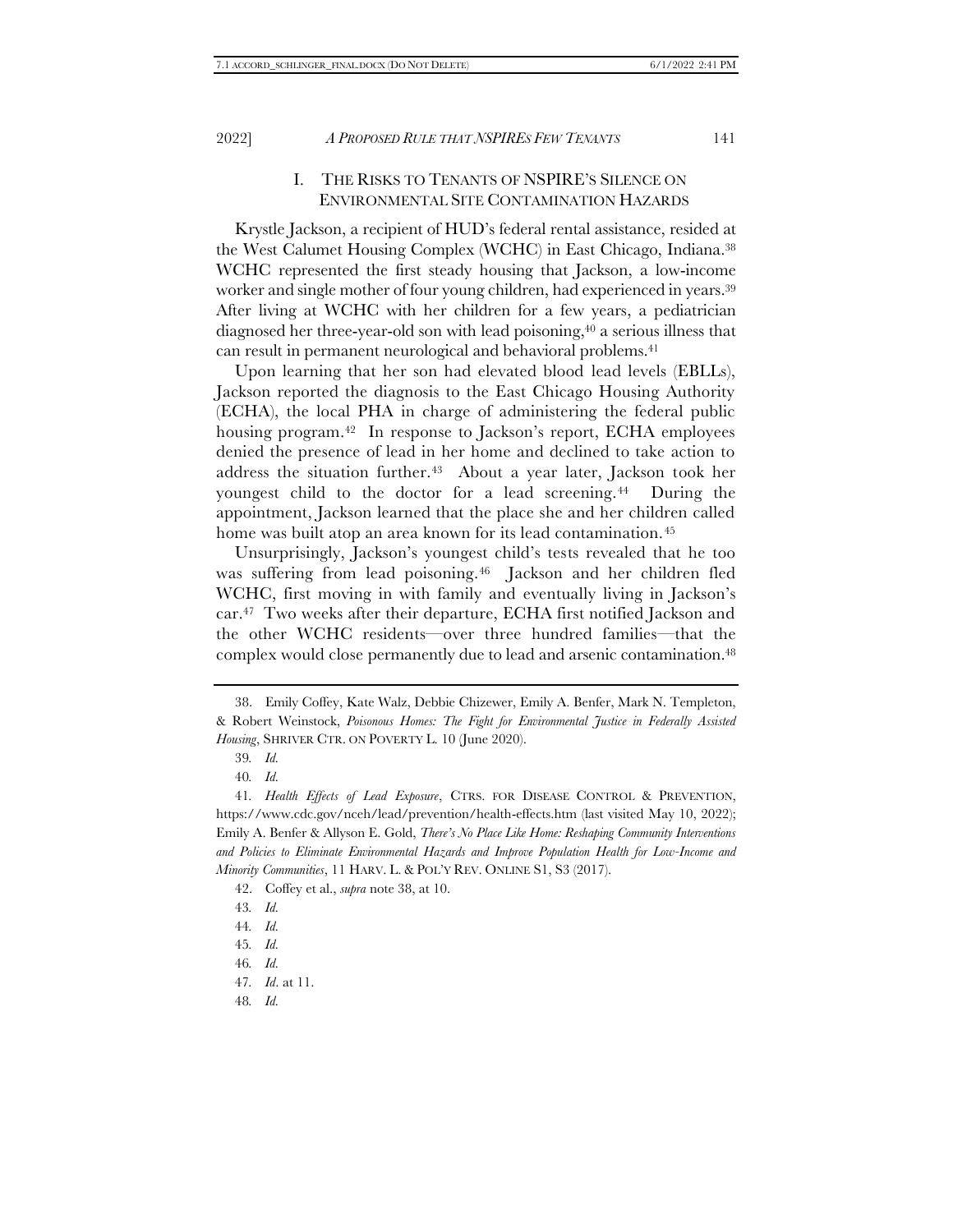<span id="page-7-2"></span>The city's mayor later ordered WCHC's more than one thousand residents to leave immediately.49 Investigations in the months following these events revealed that ECHA knowingly constructed the WCHC at the site of a former lead smelting plant.50 The plant's operation inadvertently produced lead dust and runoff that contaminated the area.<sup>51</sup> Consequently, children who spent years playing in their yards and on WCHC's playground experienced lead and arsenic contamination from the polluted soil.<sup>52</sup> Despite the ECHA's denial of awareness of these hazards, the HUD Office of Inspector General (OIG) recently reported that other agencies documented possible lead contamination at the housing complex some thirty years earlier.<sup>53</sup>

<span id="page-7-1"></span><span id="page-7-0"></span>Tragically, Jackson and the other WCHC residents are not alone in their experiences. The Environmental Protection Agency (EPA) estimates that some nine thousand federally subsidized housing properties sit within a mile of the country's most contaminated locations.54 Approximately seventy-seven thousand of America's most vulnerable families currently receive federal rental assistance to occupy homes that HUD knows pose a serious risk of health problems due to environmental site contamination.55 This frightening reality is neither the product of coincidence nor an accidental oversight. Rather, the susceptibility of federally assisted renters to environmental contaminants is the result of PHA officials' deliberate decisions to construct public housing on the "least desirable"

55. Coffey et al., *supra* not[e 38,](#page-6-0) at 11.

<sup>49.</sup> Meredith Colias-Pete, *Federal Housing Agency Failed West Calumet Families, Leaving Kids Exposed for Decades to Lead, Report Says*, CHI. TRIB. (Feb. 23, 2021, 2:50 PM), *https*://www.chicagotribune.com/suburbs/post-tribune/ct-ptb-ec-west-calumet-housingreport-st-0224-20210223-rtinmf364vdd7bukk37zmidbwm-story.html.

<sup>50.</sup> Enrique Saenz, *Decades of Missed Opportunities Exposed Multiple Generations of East Chicago Residents to Lead Contamination, Federal Report Finds*, IND. ENV'T REP. (Mar. 31, 2021), https://www.indianaenvironmentalreporter.org/posts/decades-of-missed-opportunities-exposedmultiple-generations-of-east-chicago-residents-to-lead-contamination-federal-report-finds.

<sup>51</sup>*. Id.*

<sup>52.</sup> Coffey et al., *supra* not[e 38,](#page-6-0) at 11.

<sup>53</sup>*. See* OFF. OF INSPECTOR GEN., U.S. DEP'T OF HOUS. & URB. DEV., 2019-OE-0003, CONTAMINATED SITES POSE POTENTIAL HEALTH RISKS TO RESIDENTS AT HUD-FUNDED PROPERTIES 10 (2021) (describing separate findings by the Indiana State Department of Health and the Environmental Protection Agency (EPA) in 1985 of lead contamination in the area surrounding the West Calumet Housing Complex (WCHC)) [hereinafter 2021 OIG REPORT].

<sup>54.</sup> Angela Caputo & Sharon Lerner, *House Rich Pollution Poor*, AM. PUB. MEDIA REPS. (Jan. 13, 2021), https://www.apmreports.org/story/2021/01/13/public-housing-near-poll uted-superfund-sites.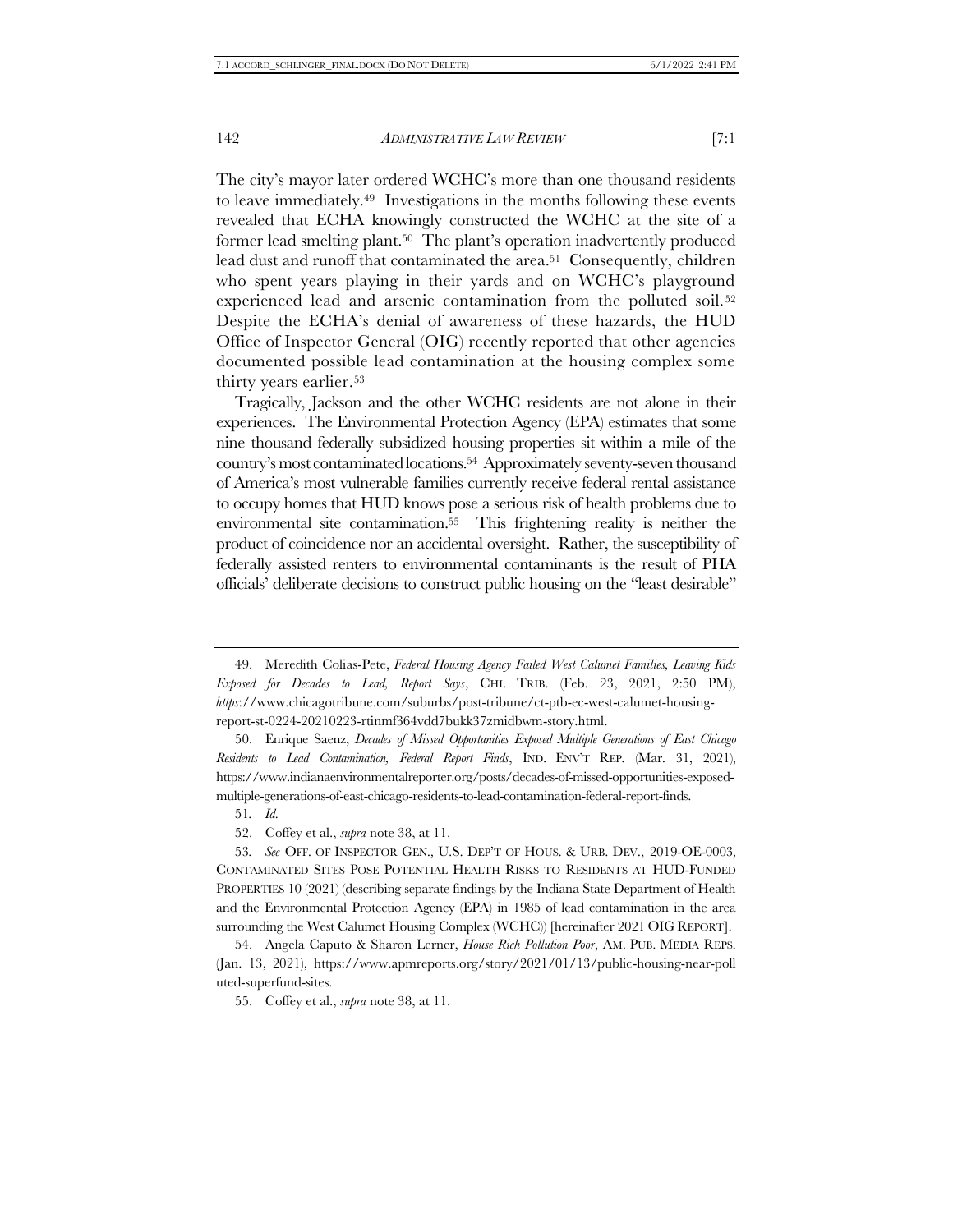land, or the land that has endured the most industrial pollution.<sup>56</sup>

The health hazards posed by such severe contamination have not gone unnoticed by the federal government.57 More than four decades ago, Congress passed the Comprehensive Environmental Response, Compensation, and Liability Act of 1980 (CERCLA), commonly referred to as the "Superfund" program.58 This legislation authorized the EPA to identify the top most polluted sites in the country and hold the responsible parties liable for remedying the damage.59 For the Superfund sites where the EPA could not hold the responsible party liable, Congress provided a federal fund to finance the cleanup.<sup>60</sup> Of the more than thirteen hundred areas that the EPA has since classified as Superfund sites, approximately seventy percent are located within one mile of federally subsidized housing.61 The public outcry from tenants and advocacy groups in response to the WCHC tragedy forced the EPA to examine the realities of environmental contamination that threaten the safety of residents in its housing programs.<sup>62</sup> A year after the story broke, HUD and the EPA published a joint memorandum detailing their commitment to work together to reduce the risk that environmental contaminants pose to American families.<sup>63</sup>

<span id="page-8-0"></span>Congress specifically authorized HUD to create safe housing for the

58*. See* Comprehensive Environmental Response, Compensation and Liability Act of 1980, Pub. L. No 96-510, 94 Stat. 2767 (codified at 42 U.S.C. §§ 9601–75).

59*.* 42 U.S.C. § 9607(a)–(c) (liability); *Summary of the Comprehensive Environmental Response, Compensation, and Liability Act (Superfund)*, U.S. ENV'T PROT. AGENCY, https://www.epa.gov/ laws-regulations/summary-comprehensive-environmental-response-compensation-andliability-act (last visited May 10, 2022).

60*. Id.*

63. Letter from Emily Coffey, Eric Sirota, Debbie Chizewer, Kate Walz, Emily Benfer, Mark Templeton, & Robert Weinstock to Secretary Marcia L. Fudge (Apr. 9, 2021) [hereinafter Coffey Letter] (citing U.S. DEP'T OF HOUS. & URB. DEV. & U.S. ENV'T PROT. AGENCY, MEMORANDUM OF UNDERSTANDING IMPROVING COMMUNICATION ABOUT CERTAIN PUBLIC AND HUD-ASSISTED MULTIFAMILY HOUSING NEAR SUPERFUND SITES (Jan. 2017)) (responding to the HUD Office of Inspector General's (OIG's) February 2021 report).

<sup>56</sup>*. See* 2021 OIG REPORT, *supra* note [53,](#page-7-0) at 13–14; Caputo & Lerner, *supra* note [54](#page-7-1) (explaining that vacant areas near industry provided cheap land).

<sup>57</sup>*. See*, *e.g.*, Comprehensive Environmental Response, Compensation and Liability Act of 1980, 42 U.S.C. §§ 9601–75.

<sup>61.</sup> Coffey et al., *supra* not[e 38,](#page-6-0) at 11.

<sup>62</sup>*. West Calumet Housing Complex – East Chicago, Ind.*, U.S. ENV'T PROT. AGENCY, https://www.epa.gov/uss-lead-superfund-site/west-calumet-housing-complex-east-chicagoind (last visited May 10, 2022).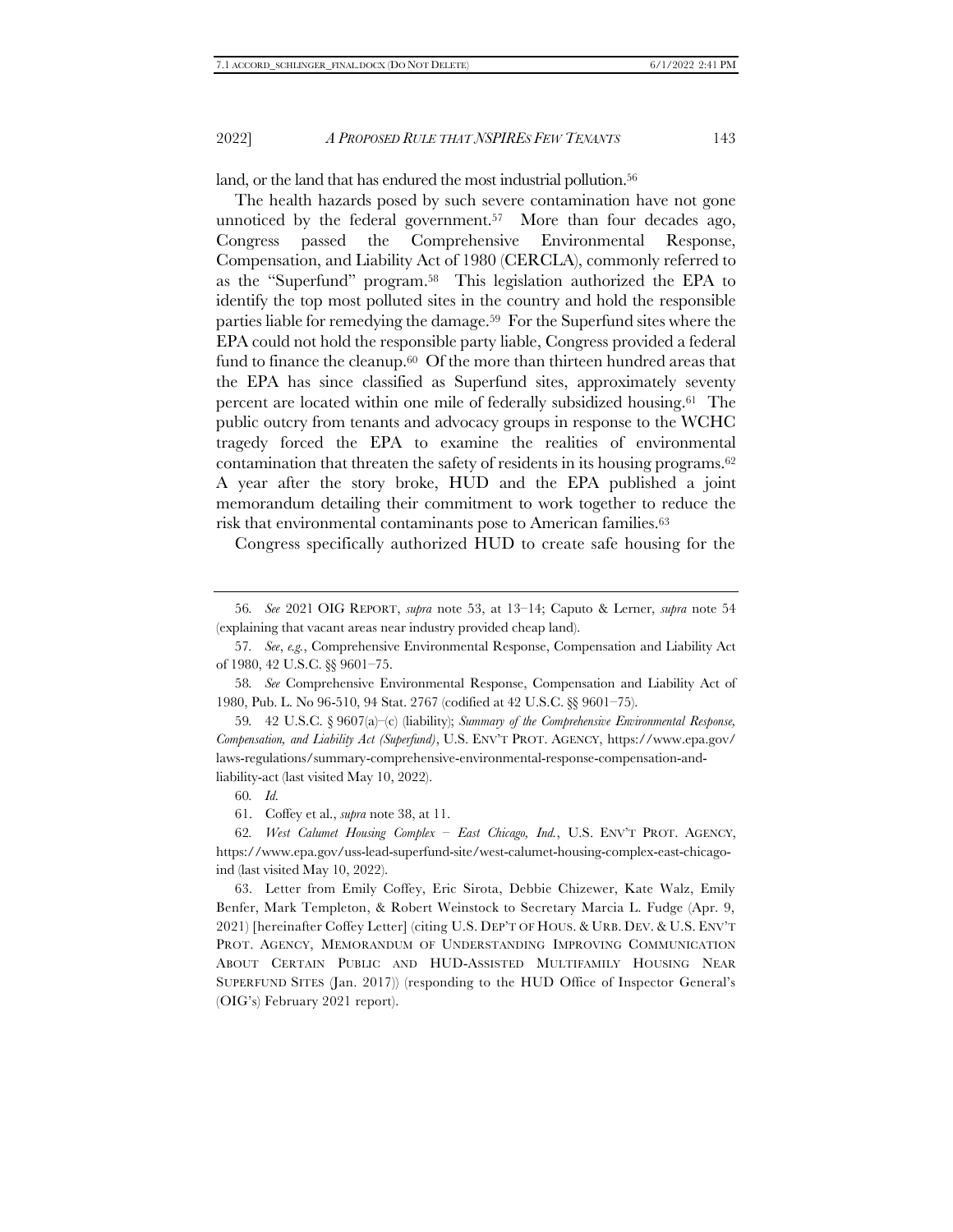country's low-income families, elderly, and individuals with disabilities.<sup>64</sup> Decades later, Congress passed the National Environmental Protection Act (NEPA),<sup>65</sup> which specifically requires HUD's programs to be safe from environmental contamination.<sup>66</sup> Pursuant to this authority, HUD created an environmental review process that gives state and local offices the power to conduct evaluations of site contamination at federally subsidized housing.67 This process is a tiered review system designed to ensure that a project complies with all environmental laws prior to receiving federal funding.<sup>68</sup>

<span id="page-9-0"></span>The current scheme strictly limits the scope of review to sites seeking reinvestment of government funds.69 Thus, the local office must only conduct an environmental review when significant development or remodeling will take place at the site.70 The regulations exempt housing inspections, including inspections that score poorly, from initiating an environmental review.<sup>71</sup> Without any retroactive application to housing developments not currently seeking project development, the environmental review process leaves many subsidized housing units at risk of environmental hazards.<sup>72</sup>

Moreover, even when a site's activity reaches the level that requires the appropriate office to conduct an environmental review, the process can be flawed.<sup>73</sup> The HUD OIG published a report in January 2021 detailing its oversight of the environmental review process at WCHC as inadequate and a contributing factor to residents' lead poisoning.74 The subsequent investigation into the site contamination at WCHC revealed that the Indianapolis field office for HUD's public housing program had completed four environmental reviews of WCHC between 2003 and 2014.75 However, the reviewers failed to obtain government records regarding prior uses of the land, and the official who signed off on one of the reviews later admitted he

- 71. 24 C.F.R. § 58.34 (2021).
- 72*. See* 2021 OIG REPORT, *supra* not[e 53,](#page-7-0) at 16.
- 73*. See id.* at 11–13.
- 74*. Id.*

<sup>64.</sup> Department of Housing and Urban Development Act, Pub. L. No. 89-174, 79 Stat. 667 (1965).

<sup>65.</sup> 42 U.S.C. §§ 4331–35.

<sup>66</sup>*. Id.* § 4331.

<sup>67</sup>*.* 24 C.F.R. §§ 58.4(a)–(b)(2), 58.18(a)–(b) (2021); *Environmental Review*, HUD EXCH., https://www.hudexchange.info/programs/environmental-review/ (last visited May 10, 2022).

<sup>68.</sup> 24 C.F.R. pts. 50, 58 (2021).

<sup>69</sup>*. See id.*

<sup>70</sup>*. Environmental Review*, *supra* note [67.](#page-9-0)

<sup>75</sup>*. Id.* at 11; *see* Saenz, *supra* note [50.](#page-7-2)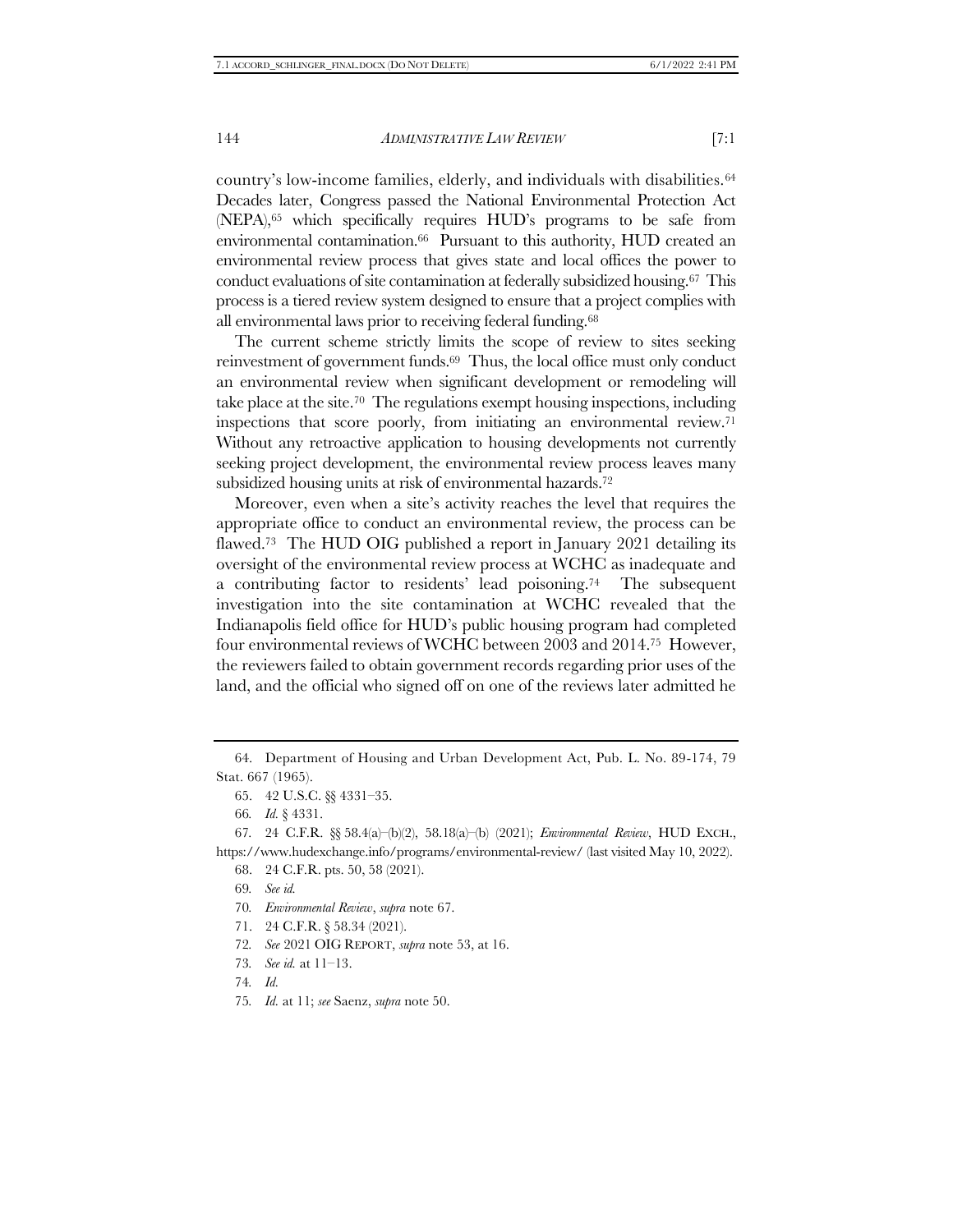had no knowledge of an environmental review ever having taken place.<sup>76</sup> A year after the final environmental review allegedly took place, Krystle Jackson learned that her children had lead poisoning.<sup>77</sup>

#### *A. Amending NSPIRE to Require Environmental Site Testing Where Appropriate*

The current version of NSPIRE makes no mention of environmental site contamination.78 None of the enumerated standards relate to the safety of the air or soil surrounding federally subsidized properties.<sup>79</sup> NSPIRE's silence on such hazards appears at odds with HUD's obligations under various statutes and Executive Order 13,990, which requires all executive agencies to review their rulemaking and other activity throughout the past four years to ensure that agency action promotes public health and a clean environment.<sup>80</sup>

Nonetheless, NSPIRE's new scoring methodology actually shifts the focus of a housing inspection away from the surrounding area and toward the individual units.81 While HUD justifies the shift as prioritizing tenant safety over building appearance, in light of the industrial contamination statistics and the problems with its existing environmental review process detailed above, one must question whether the elimination of site inspections actually stands to benefit tenant safety.<sup>82</sup>

HUD plans to implement NSPIRE's changes to the housing inspection criteria at the sub-regulatory level rather than by including the standards in the official rule.83 This policymaking tactic, in which an agency issues guidance documents advising the public on the interpretation and applicability of regulations, is widely used by executive agencies; rather than proposing or amending a codified rule, HUD publishes a guidance

<sup>76</sup>*. See* Saenz, *supra* note 50.

<sup>77</sup>*. Compare* 2021 OIG REPORT, *supra* not[e 53,](#page-7-0) at 11 (dating the last environmental review conducted at WCHC to 2014), *with* Coffey et al., *supra* note [38](#page-6-0), at 10 (citing Jackson's 2015 physician visit in which she learned her older son's diagnosis).

<sup>78</sup>*. See* NSPIRE, *supra* note [33.](#page-5-0)

<sup>79</sup>*. See NSPIRE Standards*, U.S. DEP'T OF HOUS. & URB. DEV., https://www.hud.gov/ program\_offices/public\_indian\_housing/reac/nspire/standards (last updated Apr. 2, 2021).

<sup>80.</sup> Exec. Order No. 13,990, 86 Fed. Reg. 7037 (Jan. 25, 2021) (declaring the Biden Administration's policy of protecting public health and fostering environmental justice).

<sup>81</sup>*. HUD Publishes National Physical Inspection Standards*, NAT'L LOW INCOME HOUS.COAL. (Jan. 19, 2021), https://nlihc.org/resource/hud-publishes-national-physical-inspection-standards.

<sup>82</sup>*. See* NSPIRE IMPACT ANALYSIS, *supra* not[e 30,](#page-4-0) at 5–6, 11–12; *see supra*, Par[t I.](#page-6-1)

<sup>83</sup>*. See* NSPIRE IMPACT ANALYSIS, *supra* not[e 30,](#page-4-0) 3–4.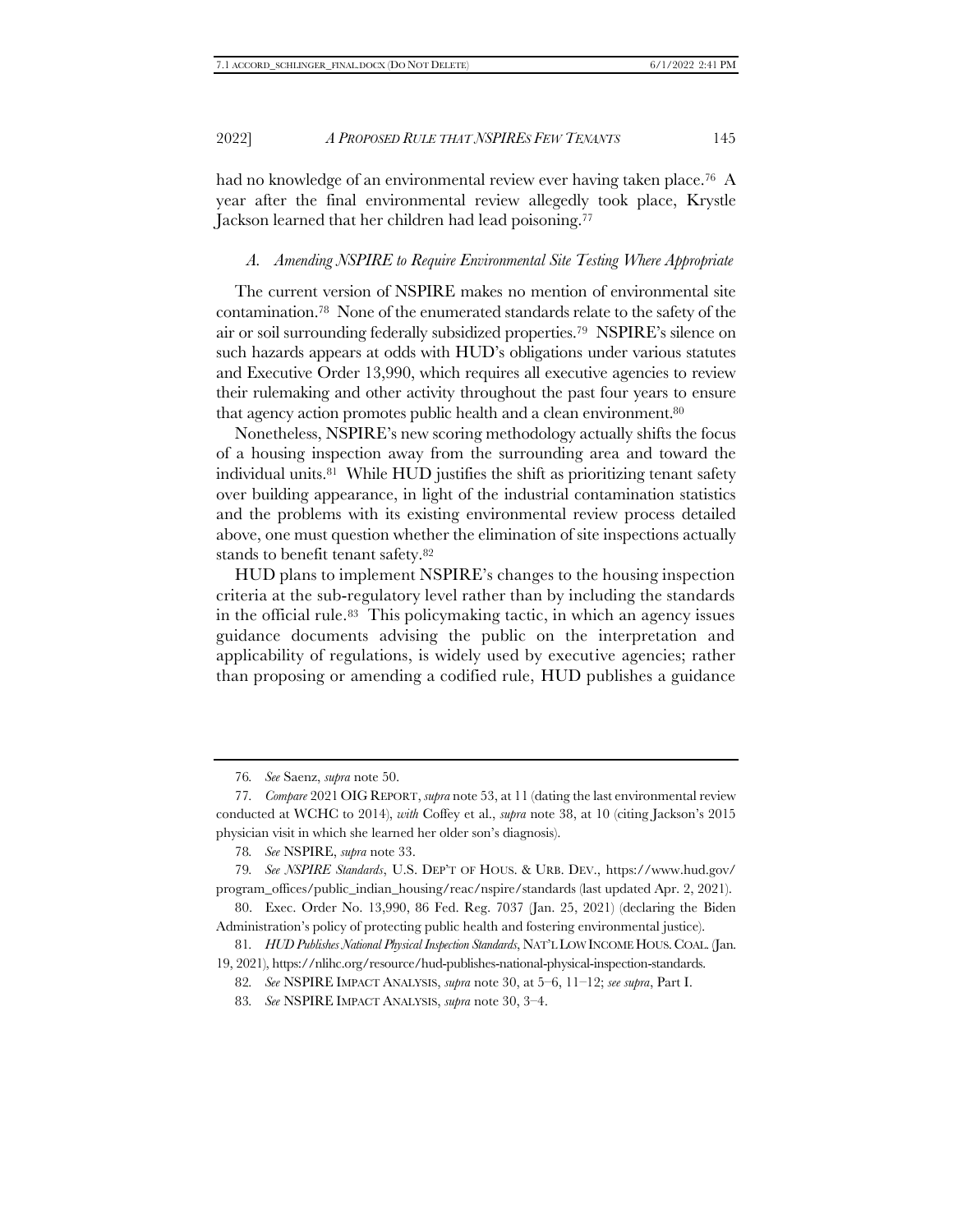document in the *Federal Register*. <sup>84</sup> This strategy allows an agency to forego the usual rulemaking process and thus avoid having to submit the proposed changes for public comment.85 Regulating via guidance documents has some benefits: it is more efficient than rulemaking because it omits delays caused by the public notice-and-comment period and the thirty-day delayed-effectiveness requirement.86 Moreover, guidance documents are not subject to judicial review.87 These same benefits exist when a new administration, perhaps with drastically different regulatory and political goals, takes over, and agency officials can quickly rescind guidance documents from prior administrations.88 However, an amendment to or rescission of an enacted regulation requires the more rigorous process of notice-and-comment rulemaking.89 For these reasons, HUD should carefully consider the importance of codifying the housing inspection standards into the legally binding rule.

At the very least, HUD should define "safe" in the rule, in line with federal laws, to mean free from environmental contamination.90 To fulfill its legal duty to provide safe housing and avoid public health crises like the lead poisoning of residents at the WCHC in East Chicago, Indiana, HUD should amend NSPIRE's housing inspection criteria to address site contamination.91 Requiring housing inspectors to test the air and soil quality at at-risk properties, especially those located near Superfund sites, could prove to be an effective approach to begin to tackle this problem.92 Even if HUD abides by its plan to implement NSPIRE's

<sup>84</sup>*. See* CONG. RSCH. SERV., AGENCY USE OF GUIDANCE DOCUMENTS, LSB10591, 1–2 (Apr. 19, 2021).

<sup>85</sup>*. See id.*

<sup>86</sup>*. See id.* (citing Administrative Procedure Act, 5 U.S.C. § 553(A), which exempts guidance documents from these rulemaking requirements).

<sup>87</sup>*. See id.* at 2.

<sup>88.</sup> MICHAEL ASIMOW & RONALD LEVIN, STATE AND FEDERAL ADMINISTRATIVE LAW 378–89 (5th ed. 2020); *see, e.g.*, Moriah Balingit, *DeVos Rescinds 72 Guidance Documents Outlining Rights for Disabled Students*, WASH. POST (Oct. 21, 2017), https://www.washingtonpost.com /news/education/wp/2017/10/21/devos-rescinds-72-guidance-documents-outliningrights-for-disabled-students/.

<sup>89.</sup> 5 U.S.C. § 553.

<sup>90.</sup> 42 U.S.C. § 4321–45.

<sup>91</sup>*. See* Coffey Letter, *supra* not[e 63,](#page-8-0) at 5.

<sup>92</sup>*. See Contamination Detection and Sampling Analysis*, U.S. ENV'T PROT. AGENCY, https://www.epa.gov/emergency-response-research/contaminant-detection-and-samplingand-analysis (last visited May 10, 2022) (recommending analysis of collected samples to determine how to proceed in cleaning up contaminated areas).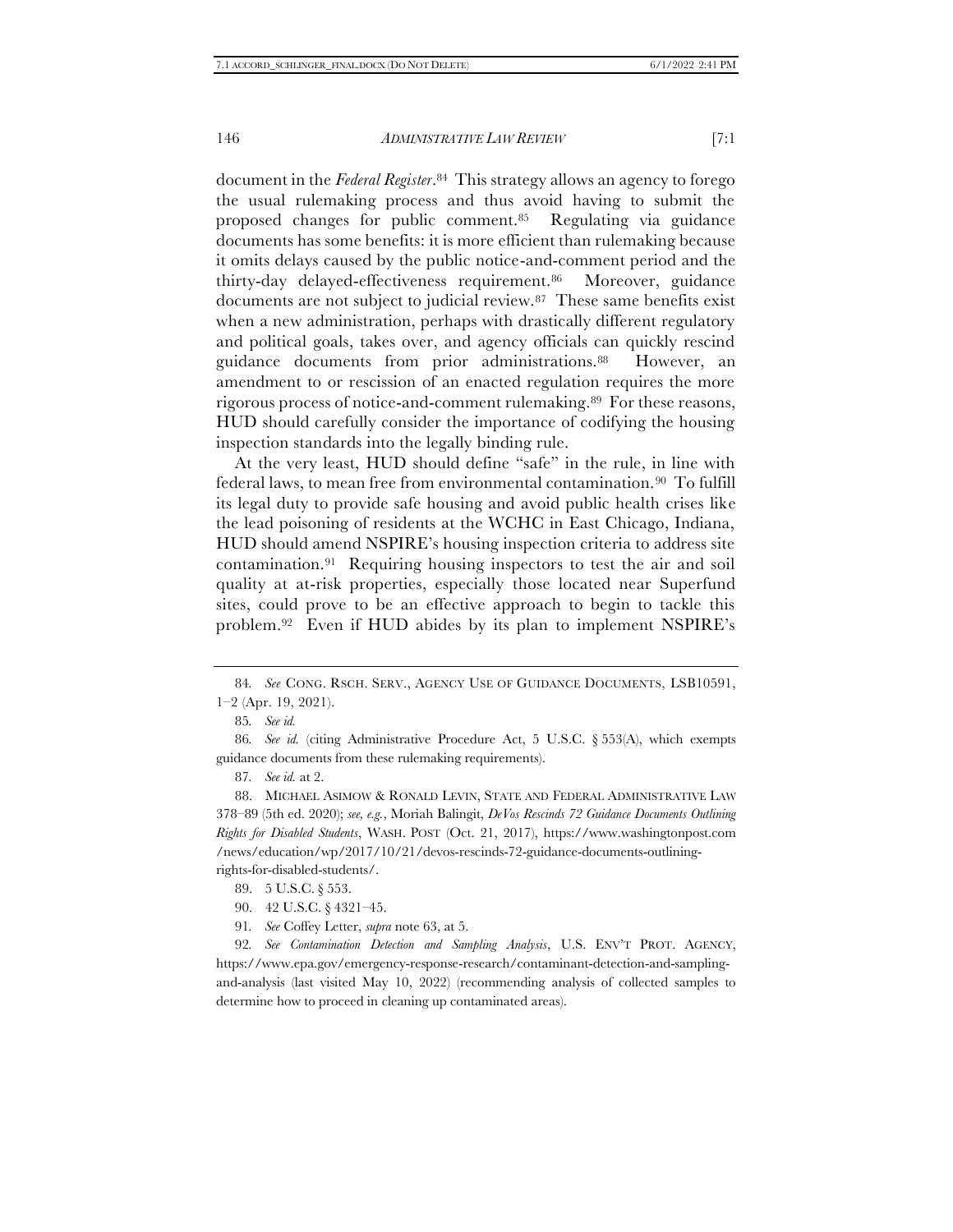standards at the sub-regulatory level, criteria that require testing of the surrounding area for industrial pollutants is needed to protect tenants from environmental site contamination.<sup>93</sup>

Since HUD's internal reports suggest that it may lack the scientific proficiency needed to accurately assess air and soil safety, it may need to rely on the EPA's expertise.94 Although coordination between agencies can sometimes be time-consuming and undesirable, resources exist to foster effective collaboration toward shared goals.95 Also, the existence of such cooperation between the two agencies is not entirely unprecedented; the interagency memorandum published by HUD and the EPA in recent years signals their willingness to work together on this issue.<sup>96</sup> The joint memorandum, along with the current Administration's emphasis on public health and the environment, serves as a foundation for a successful partnership between HUD and the EPA to address environmental site contamination.<sup>97</sup>

# II. THE EFFECTS OF NSPIRE'S LEAD PAINT ASSESSMENT STANDARD ON TENANTS

Nearly half of the country's federal public housing stock is over fifty years old, 98 meaning that a significant portion of HUD-assisted housing was built prior to 1978—the year that the federal government banned the use of lead-based paint in homes.99 Consequently, many subsidized housing units contain lead-based

96. Memorandum of Understanding from Danielle Schopp, the U.S. Dep't of Hous. & Urb. Dev., and Dana Stalcup, the U.S. Env't Prot. Agency, Improving Communication About Certain Public and HUD-Assisted Multifamily Housing Near Superfund Sites (Jan. 11, 2017) (on file with author).

97*. See id.* (detailing the agencies' mutual interests in protecting HUD program participants from environmental dangers at Superfund sites).

98*. See* Schwartz, *supra* not[e 14,](#page-2-0) at 145 (noting that forty-two percent of all public housing units were built before 1970); *Building Back A Better, More Equitable Housing Infrastructure for America: Oversight of the Department of Housing and Urban Development Before the H. Comm. on Fin. Servs.*, *supra* not[e 14.](#page-2-0) 

99*. Lead in Paint*, CTR. FOR DISEASE CONTROL AND PREVENTION, https://www.cdc.gov /nceh/lead/prevention/sources/paint.htm (last visited May 10, 2021).

<sup>93</sup>*. See* NSPIRE IMPACT ANALYSIS, *supra* not[e 30,](#page-4-0) at 3–4.

<sup>94.</sup> 2021 OIG REPORT, *supra* not[e 53,](#page-7-0) at 14.

<sup>95</sup>*. Leading Practices in Collaboration Across Governments, Nonprofits, and the Private Sector*, U.S. GOV'T ACCOUNTABILITY OFF., https://www.gao.gov/leading-practices-collaboration-across -governments%2C-nonprofits%2C-and-private-sector (last visited May 10, 2022). These practices include defining shared outcomes, developing joint strategies, leveraging agency resources, and reinforcing agency accountability, among others. *See id.*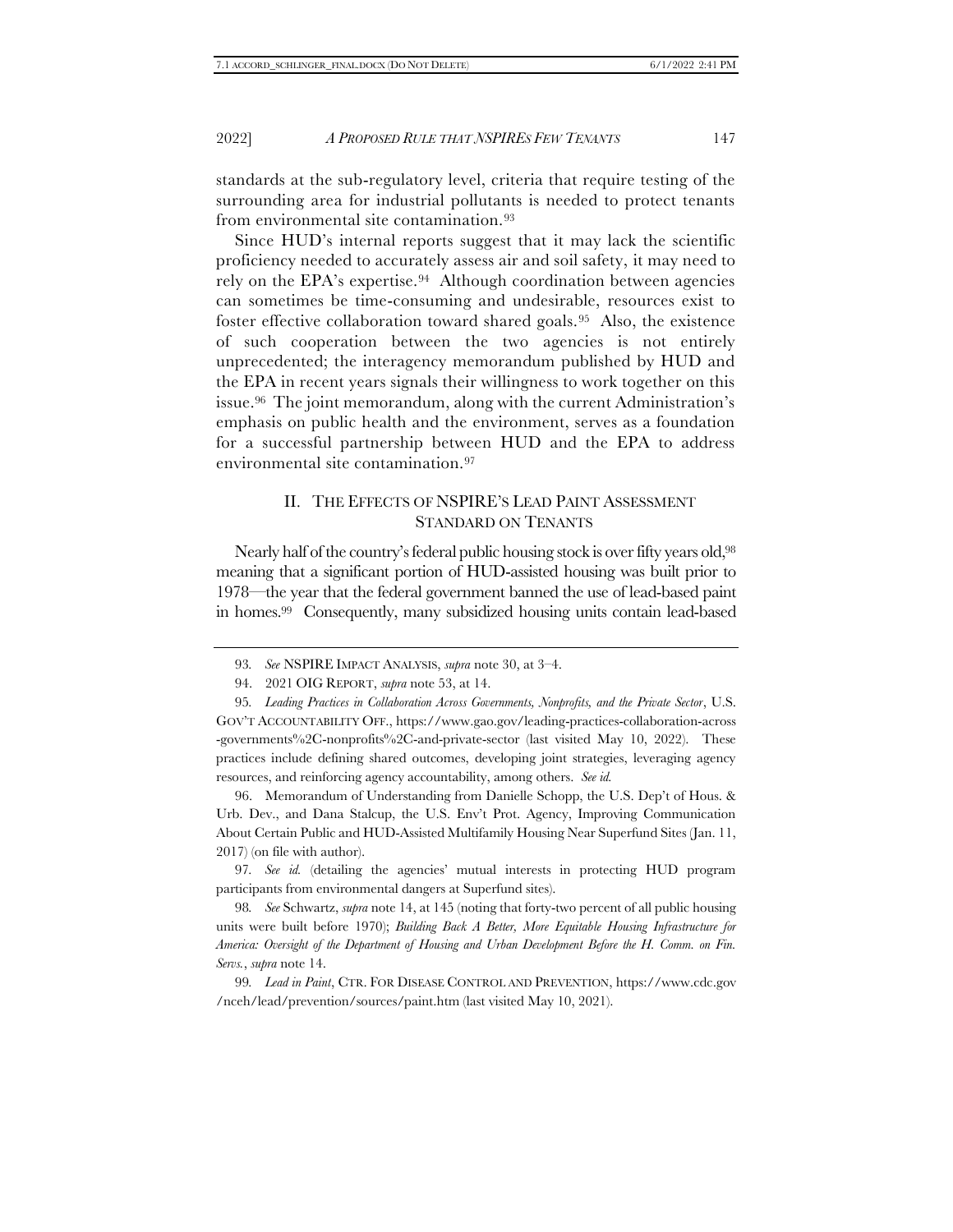paint, which puts tenants at risk of lead poisoning.100 In response to a growing awareness of the prevalence of lead poisoning in American children, Congress passed a law in 1992 that sought to reduce the risk of lead poisoning among families, especially those with children, receiving federal rental assistance.<sup>101</sup>

<span id="page-13-0"></span>Pursuant to the authority granted to it by Congress under the Residential Lead-Based Paint Hazard Reduction Act of 1992 (Title X), HUD has issued two regulations regarding lead-based paint.<sup>102</sup> These rules govern the procedures that HUD, PHAs, and property owners must follow regarding lead-based paint in federally assisted housing.103 Although the Lead Safe Housing Rule and its subsequent amendments have established useful processes for reducing incidents of lead poisoning, such as requiring PHAs to track incidents of EBLLs, many problems exist with the current approach.104 First, in regards to EBLL tracking, public health departments' failures to report instances of EBLLs means that many PHAs and owners go unnotified. <sup>105</sup> Second, HUD's monitoring of PHA compliance with the rules has proven to be insufficient; in some cases, HUD allows PHAs to selfcertify compliance with its lead regulations.106 While, in theory, selfcertification fosters an efficient regulatory process because it shifts the burden from agency officials to local PHAs, it is insufficient in practice.<sup>107</sup> Some PHAs are historically inadequate and, in extreme cases, outright

<sup>100.</sup> Teresa Wiltz, *HUD Spends Millions on Lead Abatement. Why Are Public Housing Authorities Still Struggling*, PEW CHARITABLE TRUSTS (Dec. 17, 2019), https://www.pewtrusts.org /en/research-and-analysis/blogs/stateline/2019/12/17/hud-spends-millions-on-leadabatement-why-are-public-housing-authorities-still-struggling?.

<sup>101</sup>*.* Residential Lead-Based Paint Hazard Reduction Act of 1992, Pub. L. No. 102-550, 106 Stat. 3672 (codified as amended at 42 U.S.C. § 63A) (commonly referred to as "Title X").

<sup>102.</sup> U.S.GOV'T ACCOUNTABILITY OFF., GAO-18-394, LEAD PAINT IN HOUSING: HUD SHOULD STRENGTHEN GRANT PROCESSES, COMPLIANCE MONITORING, AND PERFORMANCE ASSESSMENT 6–7 (2018) [hereinafter 2018 GAO REPORT].

<sup>103</sup>*. Id.*

<sup>104</sup>*. See id.* at 29–30 (describing the ineffectiveness of the current lead-based paint mitigation strategies).

<sup>105</sup>*. Id.* (providing many reasons that PHAs do not receive such notice: physicians do not always screen children for elevated blood lead levels (EBLLs); when physicians discover and report a child's EBLLs, public health officials often do not know that the child lives in HUD assisted housing; and federal medical privacy laws often prevent public health departments from disclosing the reports to the appropriate PHA).

<sup>106</sup>*. Id.* at 24.

<sup>107.</sup> 2018 GAO REPORT, *supra* not[e 102,](#page-13-0) at 24.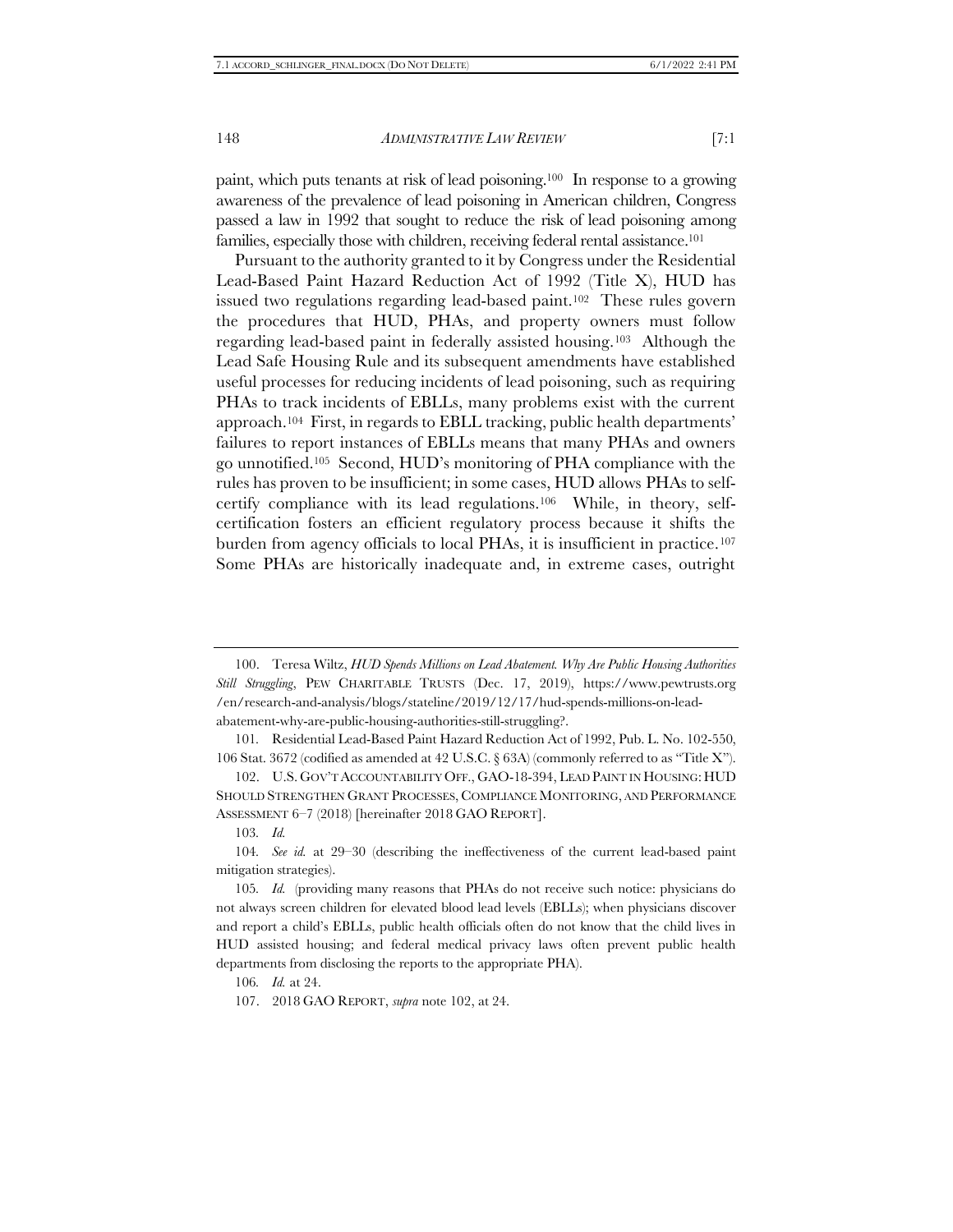corrupt.108 There is a reported problem of PHAs falsely certifying compliance with HUD's lead regulations.109 Third, HUD's other leadbased paint regulation allows PHAs and owners to simply disclose the presence of lead-based paint, rather than requiring them to mitigate the hazard.<sup>110</sup> By notifying tenants that the property may contain lead-based paint and the associated risks of lead poisoning, PHAs and owners can use a loophole in the rule to avoid actually dealing with the problem.<sup>111</sup>

<span id="page-14-0"></span>HUD's two existing housing inspection protocols differ in their approaches to lead-based paint hazards.112 UPCS, the standards for public housing and Section 8 project-based housing, requires risk assessments based on building age and, when appropriate, testing of the paint to determine its potential toxicity to tenants.113 By contrast, HQS, the standard applicable to the HCV program, requires only a visual inspection for lead-based paint.114 Accordingly, inspectors of HCV properties need only conduct a visual search for signs of deteriorating or chipping paint which may cause lead dust.115 Under this model, inspectors need not consider whether a building's construction pre-dated the federal ban on lead-based paint nor conduct tests to determine whether the paint is lead-based.<sup>116</sup> Unfortunately, a visual inspection alone is insufficient because lead dust is undetectable with the naked eye.117 Although lead-based paint presents a danger only when chipped, the absence of signs of physical deterioration does not guarantee that the

109. 2019 GAO REPORT, *supra* not[e 5,](#page-1-0) at 2–3, 11.

110. 24 C.F.R. § 35.

111*. See generally id.* (highlighting that the disclosure requirement alone does not include a requirement to bring units containing lead into compliance with HUD standards for leadbased paint hazards).

112. 2019 GAO REPORT, *supra* not[e 5,](#page-1-0) at 12.

113*. Safe at Home: Preserving and Improving Federally Assisted Housing: Subcomm. on Hous., Transp., & Cmty. Dev. of the S. Comm. on Banking, Hous., and Urb. Affs.*, 117th Cong. 5 (2021) (statement of David Jacobs, Chief Scientist, National Center for Healthy Housing) [hereinafter *David Jacobs' testimony*].

114*. Id.*

115*. Inspection Checklist, Housing Choice Voucher Program*, U.S. DEP'T OF HOUS. & URB. DEV., https://www.hud.gov/sites/dfiles/OCHCO/documents/52580.PDF.

116*. Id.*

117*. Sources of Lead*, N.Y. STATE DEP'T OF HEALTH, https://www.health.ny.gov/ environmental/lead/sources.htm (last visited May 10, 2022).

<sup>108.</sup> Schwartz, *supra* not[e 14,](#page-2-0) at 152–53 (describing problems of nepotism and failures to respond to tenant safety complaints).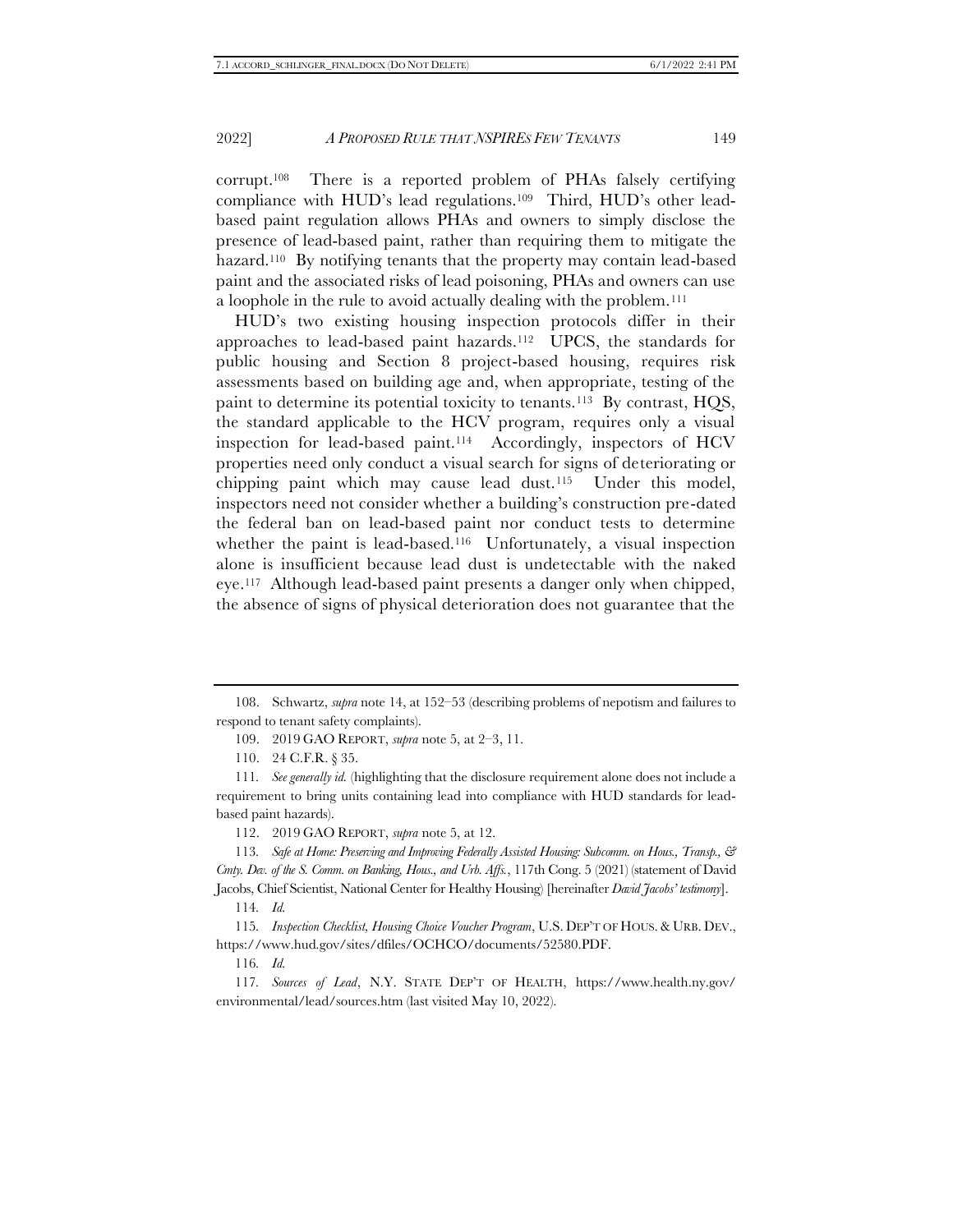paint is lead-free.118 Therefore, risk assessments and testing of paint, where appropriate, are needed to ensure tenant safety.

#### <span id="page-15-1"></span>*A. Congressional Clarification and Raising NSPIRE's Lead Paint Assessment Standard*

<span id="page-15-0"></span>Uniformity in lead inspection has been a HUD goal for years, but the differing housing inspection standards prevented it until now.<sup>119</sup> The NSPIRE framework meets this goal by establishing one inspection standard for detecting lead-based paint across all of its housing programs.<sup>120</sup> Unfortunately, NSPIRE's proposed lead-based paint standard reflects that of the HCV program: the lower standard requiring only a visual assessment.121 Thus, if HUD promulgates the final rule as is, it would subsequently issue a guidance document enumerating the inferior lead inspection standard; accordingly, housing inspectors would no longer be required to conduct risk assessments or test paint for lead toxicity, even in homes built prior to 1978 that are likely to contain lead-based paint.<sup>122</sup> Adopting the lower of the two standards increases the risk that lead-based paint will go undetected and that families receiving federal rental assistance may experience lead poisoning.

There is likely a reason for the framework's proposed lower lead-based paint standard.<sup>123</sup> The Government Accountability Office (GAO), tenant advocacy groups, and a former executive in HUD's lead hazard office have stated that HUD officials do not believe that HUD has the statutory authority to impose the stricter lead inspection standard in its HCV program, which

119. U.S. DEP'T OF HOUS. & URB. DEV., STRATEGIC PLAN 2018–2022 19 (May 2019).

120. NSPIRE IMPACT ANALYSIS, *supra* note [30,](#page-4-0) at 1–2.

121*. Potential Lead-Based Paint Hazards – Visual Assessment, NSPIRE*, U.S. DEP'T OF HOUS. & URB. DEV. (Apr. 2021), https://www.hud.gov/sites/dfiles/PIH/documents/NSPIRE-Standards-v2.1-Potential-Lead-based-Paint-Hazards-Visual-Assessment.pdf.

122*. See id.*

123*. See* 2018 GAO REPORT, *supra* not[e 102,](#page-13-0) at 35–36 (highlighting agency officials' lack of a clear legal authority to compel private owners to engage in lead-based paint mitigation).

<sup>118</sup>*. See Lead in Paint*, CTR. FOR DISEASE CONTROL AND PREVENTION, https://www.cdc.gov/nceh/lead/prevention/sources/paint.htm (last visited May 10, 2022). The CDC estimates that some twenty-four million homes contain lead-based paint hazards. *See id.* Once the paint begins to deteriorate, lead dust puts residents at risk of serious illness. *Protect Your Family from Lead in Your Home*, U.S.ENV'T PROT.AGENCY AND U.S.DEP'T OF HOUS. & URB. DEV. (Mar. 2021), https://www.epa.gov/sites/default/files/2020-04/documents /lead-in-your-home-portrait-color-2020-508.pdf.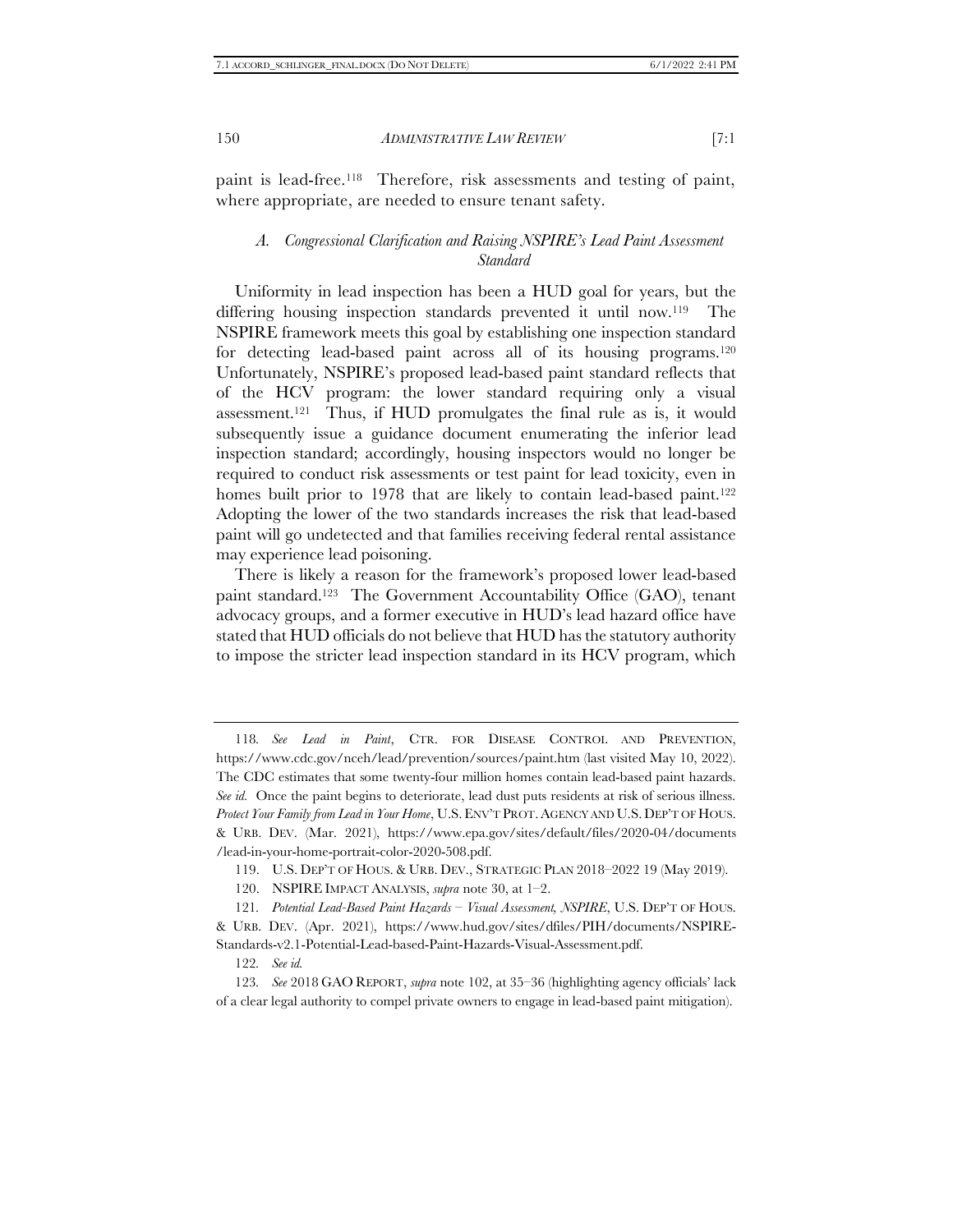relies, in part, on housing in the private housing market.124 This belief largely stems from Title X, which lacked "specific risk assessment requirements for voucher units" but required risk assessments for public housing and projectbased rental assistance programs.125 Congress's statutory silence on the HCV program in Title X could explain HUD's reasoning for choosing the lower of the two standards since NSPIRE will apply to all of HUD's subsidized housing programs including the HCV program.<sup>126</sup>

To fulfill its obligation to protect recipients of federal rental assistance from lead poisoning, HUD should amend the current version of NSPIRE's lead-based paint standard.127 Rather than using the lower, visual inspection standard, the Department should require that all housing inspectors conduct a risk assessment and, if appropriate, test the paint to determine its potential for harm.<sup>128</sup> To resolve the statutory ambiguity and ensure HCV recipients' protection from lead-based paint, Congress should amend Title X to explicitly grant HUD the authority to impose the stricter lead-based paint standard in its inspection of homes in the HCV program.129 This change would clarify HUD's authority to regulate the physical conditions of housing in the private market when owners receive federal funding.130 Accordingly, the NSPIRE lead-based paint standard could be heightened to better protect families.

Beyond HUD's statutory obligation to reduce the risk of lead-based paint hazards, policy arguments support requiring the higher standard as well. First, the history of congressional action in requiring HUD to regulate leadbased paint evidences the Legislature's priority to eliminate public health hazards from lead-based paint.<sup>131</sup> Second, lead poisoning is an environmental hazard that can be entirely eliminated through effective lead abatement techniques.132 Finally, obvious moral considerations exist to motivate Congress and HUD to tackle this problem; as one former

129*. See* 2019 GAO REPORT, *supra* not[e 5,](#page-1-0) at 12.

<sup>124</sup>*. Id.*; *David Jacobs' testimony*, *supra* not[e 113;](#page-14-0) *Housing Choice Vouchers Fact Sheet*, U.S. DEP'T OF HOUS. & URB. DEV., https://www.hud.gov/topics/housing\_choice\_voucher\_program\_ section\_8 (last visited May 10, 2022).

<sup>125</sup>*. See* 2018 GAO REPORT, *supra* not[e 102,](#page-13-0) at 36 (referencing 42 U.S.C. § 63A). HUD's regulations under Title X apply to all "federally owned residential property and housing receiving [f]ederal assistance." Requirements for Disclosure of Known Lead-Based Paint and/or Lead-Based Paint Hazards in Housing, 61 Fed. Reg. 45, 9064, 9065 (codified at 24 C.F.R. § 35).

<sup>126</sup>*. See generally* NSPIRE, *supra* not[e 33.](#page-5-0)

<sup>127</sup>*. See* 42 U.S.C. § 63A (outlining HUD's federal housing responsibilities).

<sup>128</sup>*. Potential Lead-Based Paint Standard – Visual Assessment*, *supra* not[e 121.](#page-15-0)

<sup>130</sup>*. Id.*

<sup>131</sup>*. See, e.g.*, 42 U.S.C. § 63A.

<sup>132</sup>*. Protect Your Family from Lead in Your Home*, *supra* not[e 118,](#page-15-1) at 10–11.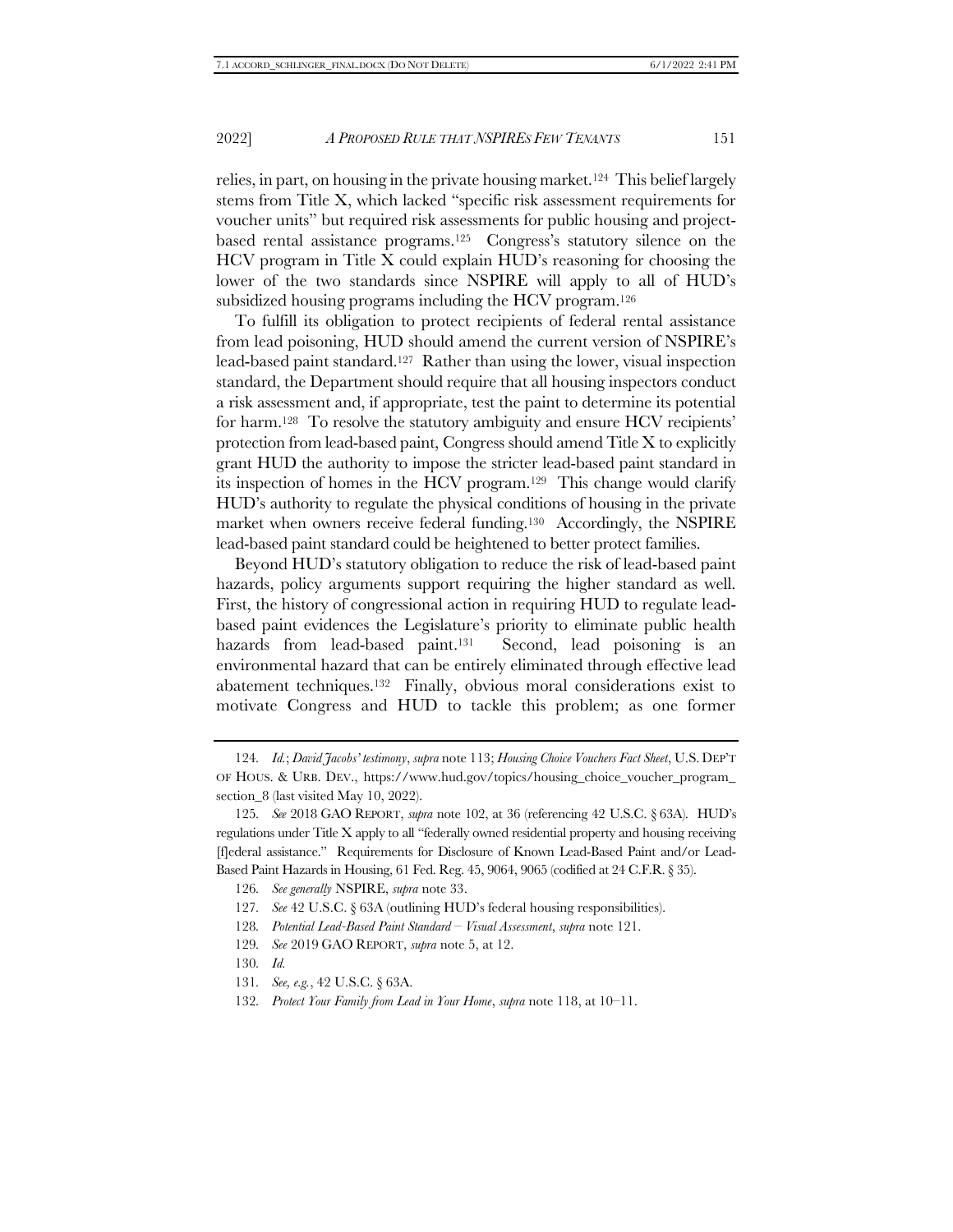<span id="page-17-1"></span>Department executive bluntly stated, "taxpayer dollars should not be used to subsidize housing units that poison children."<sup>133</sup>

### III. THE RISK OF NSPIRE'S UNDEFINED SAFE WATER STANDARD IN FAILING TO PROTECT TENANTS FROM WATER **CONTAMINATION**

<span id="page-17-0"></span>As the federally assisted housing supply ages, so does the plumbing within the homes. Moreover, many localities across the country have significantly outdated water systems.134 Pipes used beyond their capacity can break down or corrode, which can contaminate the water flowing through them with heavy metals, chemicals, pesticides, and other toxins.<sup>135</sup> Eight years after its ban on lead-based paint in the residential context, Congress similarly banned the use of lead pipes in public water systems and plumbing.136 Despite the Legislature's intent, the ban did not apply retroactively, and replacing pipes is very expensive.137 As a result, lead pipes are still in use in many water systems across the country.<sup>138</sup> The ongoing water crisis in Flint, Michigan demonstrates the profound harm that tap water contamination resulting from corroded pipes can have on public health.<sup>139</sup> Since outdated water

136*. Use of Lead-Free Pipes, Fittings, Fixtures, Solder, and Flux for Drinking Water*, U.S. ENV'T PROT. AGENCY, https://www.epa.gov/sdwa/use-lead-free-pipes-fittings-fixtures-solder-andflux-drinking-water (last visited May 10, 2022).

137*. See* Andrew Restuccia, *Biden Push to Replace America's Lead Pipes Faces Challenges*, WALL ST. J., (Sept. 17, 2021, 8:00 AM), https://www.wsj.com/articles/biden-push-to-replaceamericas-lead-pipes-faces-challenges-11631880001 (estimating that the replacement of a single lead service line can cost a city between \$15,000 and \$26,000).

138*. See Lead Pipes: A Threat to Kids Across America*, ENV'T DEF. FUND, https://www.edf.org/ health/lead-pipes-threat-kids-across-america (last visited May 10, 2022) (estimating that 9.2 million families throughout the United States receive water service from systems containing lead pipes).

139. Melissa Denchak, *Flint Water Crisis: Everything You Need to Know*, NAT. RES. DEF. COUNCIL (Nov. 8, 2018), https://www.nrdc.org/stories/flint-water-crisis-everything-youneed-know; *see, e.g.*, Perrl Zeltz Ruckart, Adrienne S. Ettinger, Mona Hanna-Attisha, Nicole Jones, Stephanie I. Davis & Patrick N. Breysse, *The Flint Water Crisis: A Coordinated Public Health Emergency Response and Recovery Initiative*, 25 J. PUB. HEALTH MGMT. & PRAC. 1 (2019) (showing that contaminated water exposed approximately 140,000 Flint residents to lead and other

<sup>133.</sup> *David Jacobs' testimony*, *supra* note [113,](#page-14-0) at 6. Jacobs served as the former Director of HUD's Office of Healthy Homes and Lead Hazard Control (OHHLHC), which oversees the agency's lead abatement programs. *Id.* at 4.

<sup>134</sup>*. Water, Health, and Equity, The Infrastructure Crisis Facing Low-Income Communities & Communities of Color – and How to Solve It*, CLEAN WATER FOR ALL 6 (2018) [hereinafter *Water, Health, and Equity*]. 135*. Id.* at 5.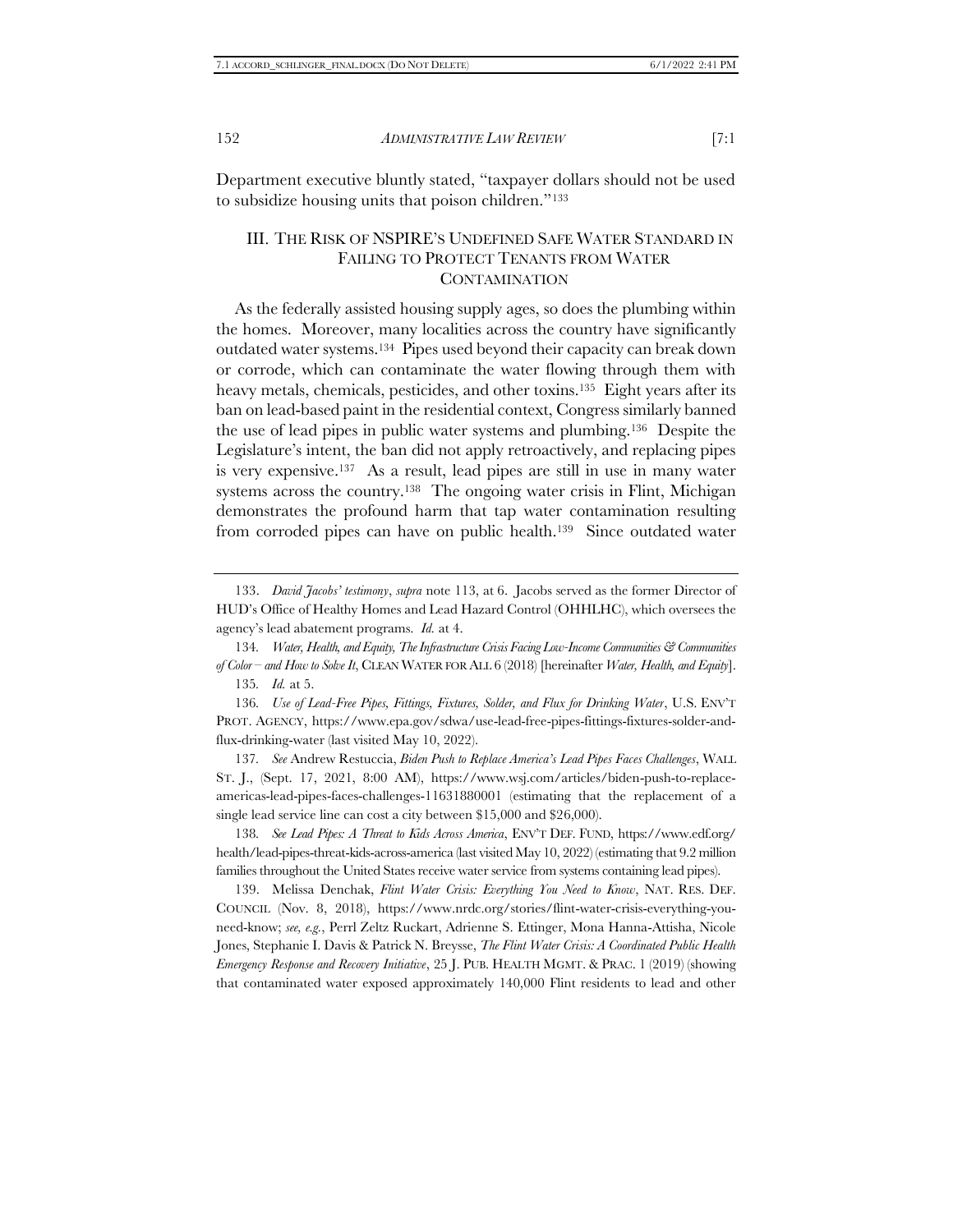systems serve many communities today, Americans across the country may be drinking and bathing in contaminated water.<sup>140</sup>

Sadly, issues with water safety, and environmental hazards in general, have disproportionately impacted low-income communities and communities of color.141 Low-income communities and communities of color bearing the brunt of the adverse effects of environmental issues has come to be known as "environmental injustice."142 Environmental injustice in the country's federal housing programs does not come as a surprise; local government officials chose to construct public housing complexes in poor, industrial areas predominately occupied by minority populations.143 In the private market context, some city governments and local utility companies require residents who want their lead pipes replaced to finance the replacement of their portion of the pipes.<sup>144</sup> The reality is that the lowest-

140*. See* Madison Condon, *Rural America's Drinking Water Crisis*, A.B.A., https://www. americanbar.org/groups/crsj/publications/human\_rights\_magazine\_home/vol--44--no-2- housing/rural-america-s-drinking-water-crisis/ (last visited May 10, 2022) (noting that water systems in rural areas are particularly susceptible to health hazards as a result of America's outdated water systems).

141*. See* Juliana Maantay, *Mapping Environmental Injustices: Pitfalls and Potential of Geographic Information Systems in Assessing Environmental Health and Equity*, 110 ENV'T HEALTH PERSPECTIVES 161, 161, 163 (2002).

142*. Id.* at 161 (defining environmental injustice as "the disproportionate exposure of communities of color and the poor to pollution, and its concomitant effects on health and environment, as well as the unequal environmental protection and environmental quality provided through laws, regulations, governmental programs, enforcement, and policies").

143*. See* Schwartz, *supra* note [14,](#page-2-0) at 145–46, 149–50 (describing that the law's design "virtually guarantee[d] that public housing would be concentrated in central cities and working-class suburbs and absent from most affluent suburbs[.]" The author also highlights the roles of racial discrimination and prioritization of political interests in furthering the outcome). *See id.*

144*. See Lead Pipes and Environmental Injustice: A Study of Pipe Replacement in Washington, DC*, ENV'T DEF. FUND, 4–5 (Mar. 2020), https://www.edf.org/sites/default/files/u4296/ LeadPipe\_EnvironJustice\_AU%20and%20EDF%20Report.pdf (describing a ten-year study of

environmental contaminants); *see also Water, Health, and Equity*, *supra* note [134,](#page-17-0) at 9–10 (stating that the contaminated water may have hindered "fertility, fetal development, and infant health"); *see* Terry Gross, *Pediatrician Who Exposed Flint Water Crisis Shares Her 'Story of Resistance'*, NAT'L PUB. RADIO (June 25, 2018, 2:10 PM), https://www.npr.org/sections/healthshots/2018/06/25/623126968/pediatrician-who-exposed-flint-water-crisis-shares-her-story -of-resistance (interviewing Dr. Mona Hanna-Attisha, who describes lead poisoning's potential for detrimental impacts on cognition and behavior and explaining that the long-term health effects of Flint's water crisis remain unknown).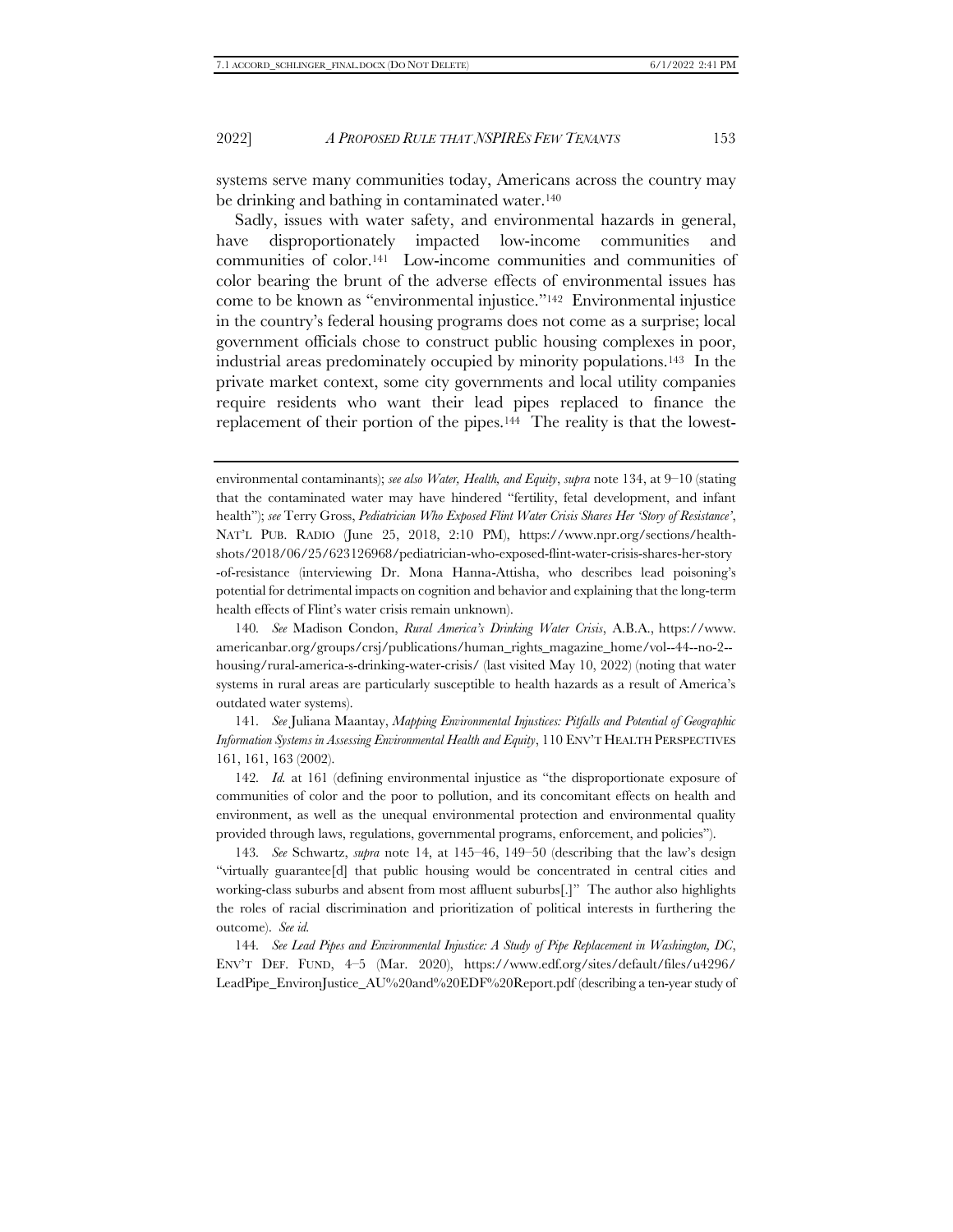income families cannot afford to pay the replacement costs.145 Flint, Michigan, which is "one of the poorest cities in the United States[,]" serves as a poignant example of the disproportionate harm of environmental hazards on the nation's most vulnerable communities.<sup>146</sup>

The laws passed by Congress creating HUD and its subsidized housing programs consistently require that the housing be decent and safe.147 But by law, the EPA regulates the safety of drinking water.<sup>148</sup> The EPA, in conjunction with guidance from the Centers for Disease Control and Prevention (CDC), sets the standards for water safety, including maximum allowable levels of contamination, and oversees state and local government adherence to those standards in their public water systems.<sup>149</sup>

<span id="page-19-0"></span>While HUD is not directly tasked with monitoring water safety, it is responsible for providing safe public housing, and the safety of residents depends on the purity of their tap water.150 Moreover, NEPA requires that HUD's housing programs be safe from environmental contamination.<sup>151</sup> Also, Executive Order 13,990 mandates that all federal agencies—HUD included—ensure their actions promote access to clean water.152 In spite of

lead-based pipe replacement demonstrating the correlation between requirements that owners' pay for replacements with lower rates of replacement in areas with lower median household incomes).

147. 42 U.S.C. § 1437(a)(1)(A).

148. OFF. OF WATER, U.S.ENV'T PROT.AGENCY, EPA 816-F-04-030, UNDERSTANDING THE SAFE WATER DRINKING ACT (2004) (explaining the EPA's authority to set national water standards pursuant to the *Safe Drinking Water Act*, 42 U.S.C. § 300 et. seq.).

149*. Safe Drinking Water Act (SDWA) Compliance Monitoring*, U.S.ENV'T PROT.AGENCY, https:// www.epa.gov/compliance/safe-drinking-water-act-sdwa-compliance-monitoring (last visited May 10, 2022); *see also National Primary Drinking Water Regulations*, U.S. ENV'T PROT. AGENCY, https://www.epa.gov/ground-water-and-drinking-water/national-primary-drinking-waterregulations (last visited May 10, 2022) (showing examples of maximum allowable levels of contamination such as Chlorite, which has an allowable containment level of 1.0(Mg/L)2).

150*. See* OFF. OF INSPECTOR GEN., U.S. DEP'T OF HOUS. & URB. DEV., HUD'S OVERSIGHT OF LEAD IN THE WATER OF HOUSING CHOICE VOUCHER AND PUBLIC HOUSING PROGRAM UNITS 10 (2020) [hereinafter 2020 OIG REPORT] (reporting that HUD currently relies on local water systems' compliance with EPA regulations).

151. 42 U.S.C. §§ 4321–45.

152. Exec. Order No. 13,990, 86 Fed. Reg. 7037 (Jan. 25, 2021) (detailing the Administration's policy of "ensur[ing] access to clean air and water").

<sup>145</sup>*. Id.* at 8, 11*.*

<sup>146</sup>*. See* Barry E. Hill, *Human Rights, Environmental Justice, and Climate Change: Flint, Michigan*, A.B.A. (June 14, 2021), https://www.americanbar.org/groups/crsj/publications/human\_ rights\_magazine\_home/the-truth-about-science/human-rights-environmental-justice-andclimate-change/ (explaining that half of the city's households earn less than \$26,330 annually with 41.2% of individuals living below the federal poverty line).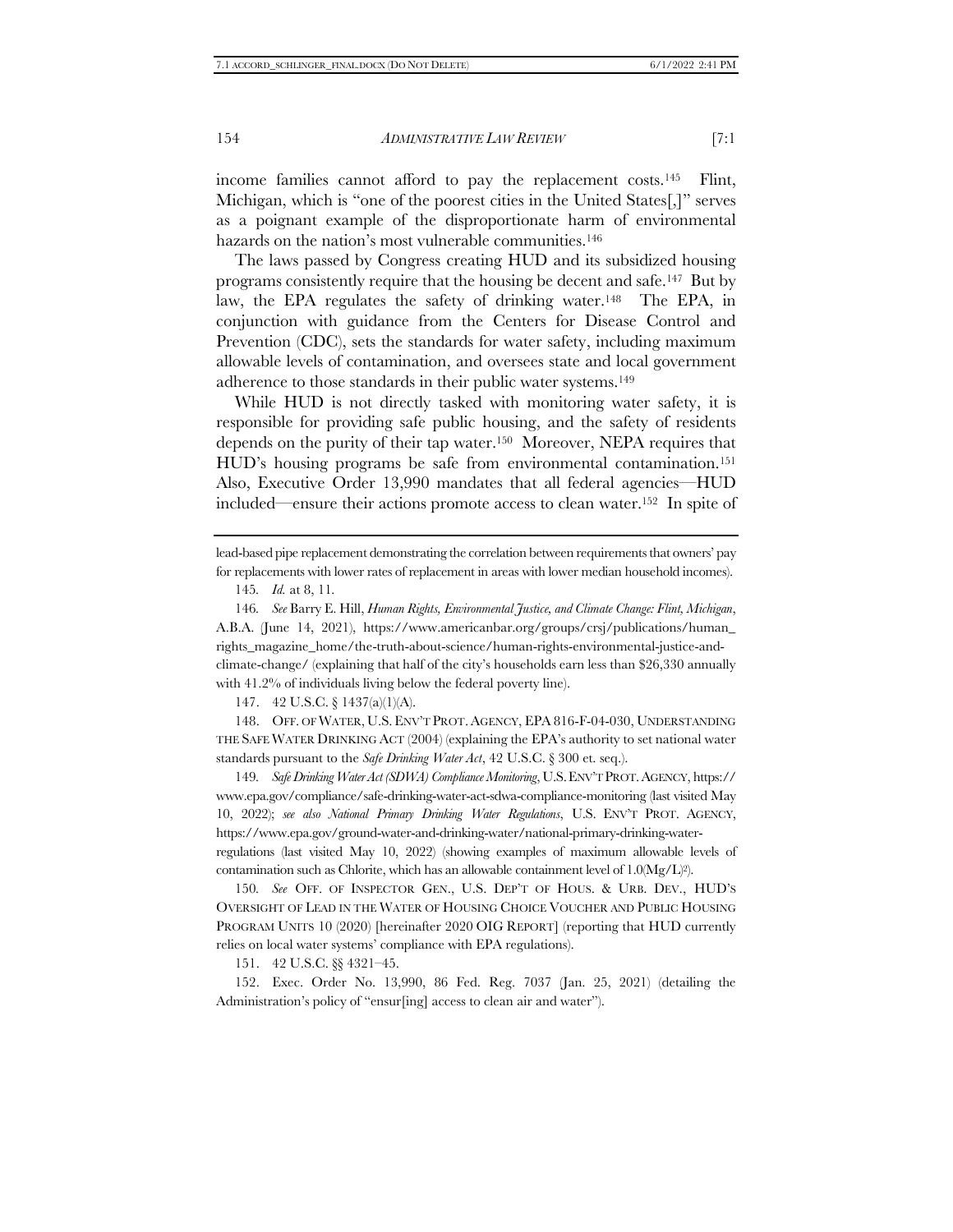its legal obligation and promulgated regulations, HUD has not taken any clear actions toward ensuring the safety of tap water in subsidized housing.<sup>153</sup> HUD has no mechanism in place to monitor city water systems' compliance with EPA standards.<sup>154</sup> HUD has not required PHAs to implement any system of testing when officials learn of incidents of EBLLs.155 Furthermore, HUD's existing housing inspection standards, UPCS and HQS, do not address potential water contaminants; the standards require only that inspectors check each unit for an operable water supply.<sup>156</sup>

As is, NSPIRE will require that housing units have "an adequate source of safe and potable water[,]" but the proposed rule does not explain what "safe" water means.157 HUD requested public comment on how it should define water safety and whether it should rely on a city water system's compliance with EPA regulations.158 The latter question is disheartening, given a report by HUD itself that its own reliance on the EPA resulted in an inability to ensure that assisted units had safe water.<sup>159</sup>

#### *A. Defining Safe Water and Monitoring Local Government Compliance with EPA Regulations*

NSPIRE is entirely ambiguous on HUD's future approach to water safety in its housing inspection process.160 That the safety of a public water system as a whole does not establish the safety of the tap water that residents ultimately bathe in and drink in their homes serves as a particularly convincing argument against relying solely on a PHA's account of its city's compliance with EPA regulations. <sup>161</sup> Tap water safety depends not only on

157. NSPIRE, *supra* not[e 33,](#page-5-0) at 2,595.

158*. Id.* at 2585.

159*. See* 2020 OIG REPORT, *supra* not[e 150,](#page-19-0) at 10 (depicting the vulnerability of thirtyseven thousand households, including more than eight thousand children under the age of six, in the HCV program).

160*. See supra* Part [III.](#page-17-1)

161. Uruj Sheikh, Comment Letter in Response to HUD's Water Safety Standards Under the Economic Growth and Regulatory Relief and Consumer Protection Act: Implementation Of National Standards For The Physical Inspection Of Real Estate

<sup>153</sup>*. See* 2020 OIG REPORT, *supra* note [150,](#page-19-0) at 5.

<sup>154</sup>*. Id.* 

<sup>155</sup>*. Id.*

<sup>156</sup>*. See Uniform Physical Condition Standards*, U.S. DEP'T OF HOUS. & URB. DEV., https://www.hud.gov/sites/documents/DOC\_26481.PDF (last visited May 10, 2022); *Inspection Checklist: Housing Choice Voucher Program*, U.S. DEP'T OF HOUS. & URB. DEV., https://www. hud.gov/sites/dfiles/OCHCO/documents/52580.PDF (last visited May 10, 2022).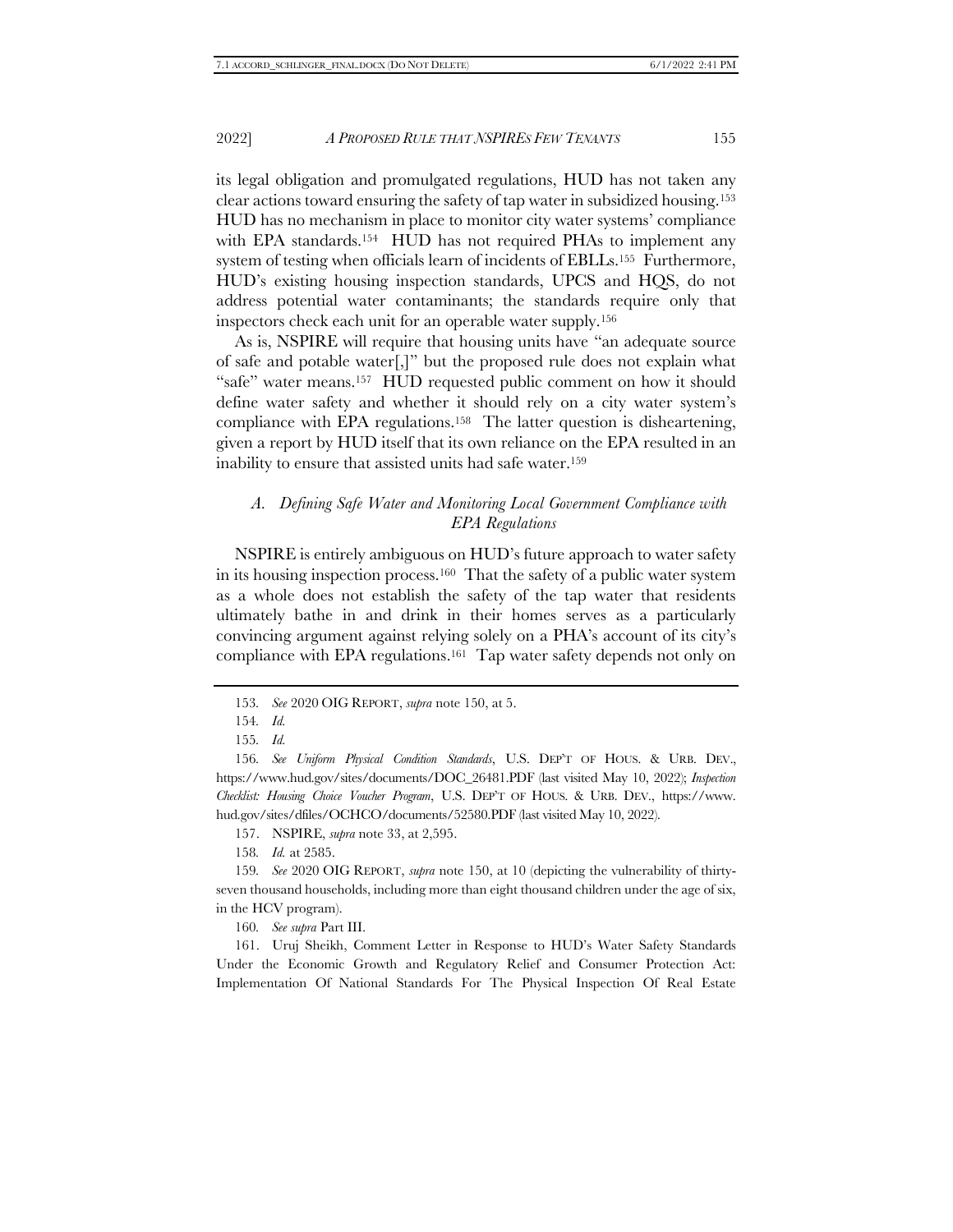the underlying source of the water but also the adequacy of a building's plumbing system, which may itself contain lead pipes.162 Furthermore, even if the building's plumbing is adequate, a PHA's attestation that its local water system complies with EPA regulations may be inaccurate.163 When interviewed, numerous PHA employees shared that they knew of incidents of local water contamination but had taken no action to address the problem or protect local tenants from potential health risks.<sup>164</sup>

To best protect public housing residents from the hazards associated with water contamination, HUD should amend NSPIRE to define "safe" water in alignment with EPA standards.165 Currently, HUD proposes implementing any future standard for water safety at the sub-regulatory level.166 However, the prominence of lead pipes in water systems throughout the country and the known health risks of lead poisoning from corroded pipes demonstrate the need for a codified water safety standard that cannot be amended or withdrawn at a later date without the noticeand-comment rulemaking process.<sup>167</sup>

Additionally, HUD should implement a standard requiring housing inspectors to verify that city and local governments are following federal drinking water safety regulations. It currently uses a similar compliance process in its HCV program to ensure compliance with its lead-based paint regulations.168 It supplies landlords with a packet explaining their legal obligations as recipients of HUD funding and containing the various

164*. See id.*

165*. Drinking Water Regulations*, U.S. ENV'T PROT. AGENCY, https://www.epa.gov/ dwreginfo/drinking-water-regulations (last visited May 10, 2022) (regulating the acceptable levels of chemical and microbial contaminants).

166*. See* NSPIRE IMPACT ANALYSIS, *supra* not[e 30,](#page-4-0) at 3–4 (explaining that all criteria will be implemented via guidance documents in the *Federal Register*).

167*. See Lead Pipes: A Threat to Kids Across America*, ENV'T DEF. FUND, https://www.edf.org /health/lead-pipes-threat-kids-across-america (last visited May 10, 2022).

168*. See generally Compliance Toolkit: Housing Choice Voucher Program*, U.S. DEP'T OF HOUS. & URB. DEV., OFF. OF HEALTHY HOMES & LEAD HAZARD CONTROL (OHHLHC) (Aug. 20, 2007), https://portalapps.hud.gov/CORVID/HUDLBPAdvisor/info/documents/hcvplea dtoolkit\_20aug07.pdf (packet provided to HUD program participants).

<sup>(</sup>NSPIRE) 2 (Mar. 3, 2021) (published at Regulations.gov) (indicating that the EPA does not require testing *inside* HUD facilities, which may contain corrosive plumbing fixtures). The author submitted this response to HUD during NSPIRE's notice-and-comment period. *Id.*

<sup>162</sup>*. Id.*

<sup>163</sup>*. See* 2020 OIG REPORT, *supra* note [150,](#page-19-0) at 9–10 (reporting that some staff members in PHAs conducted only limited tests of water sources in their communities).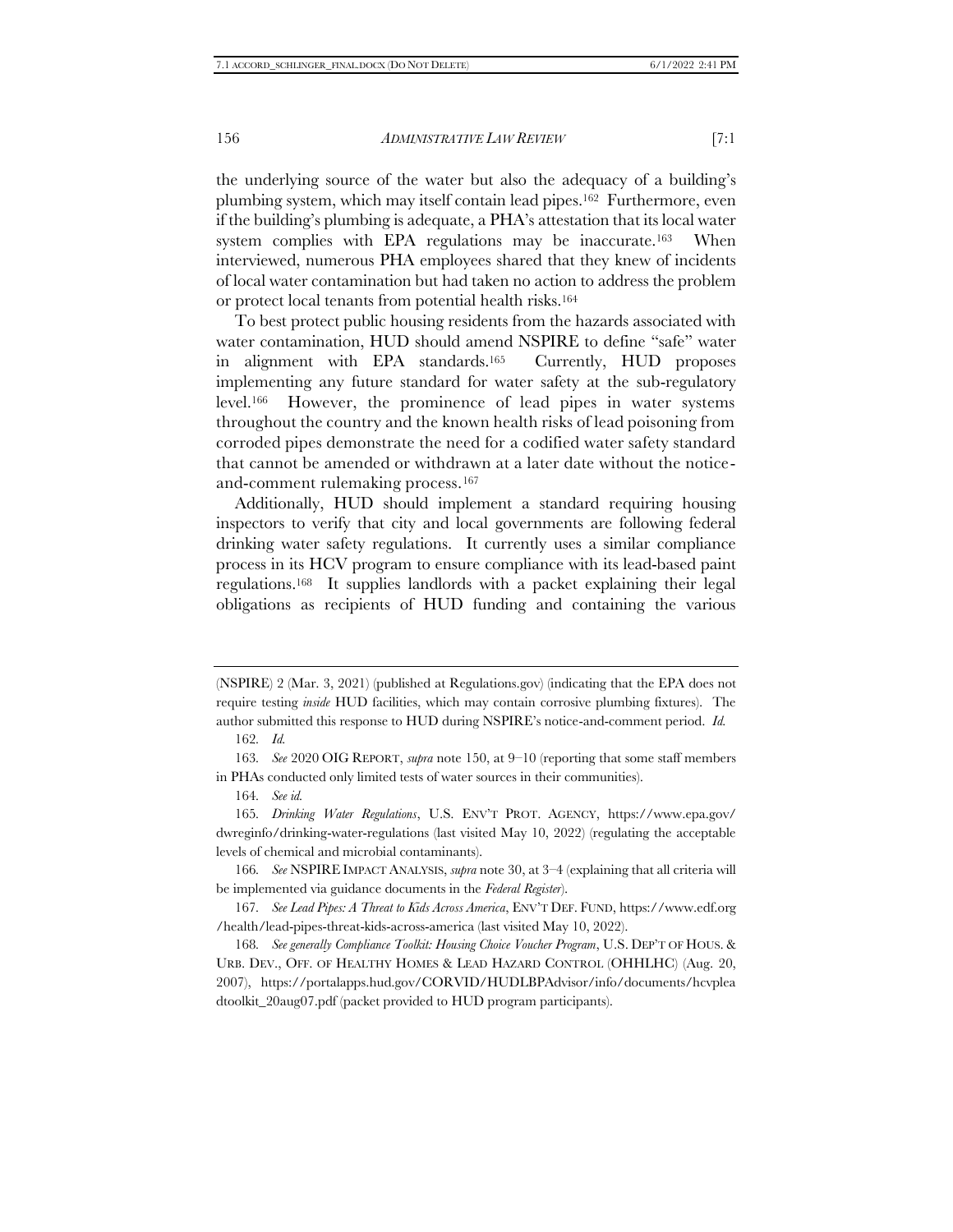documents that landlords must fill out and maintain in their records.<sup>169</sup> During housing inspections, inspectors review these forms for completion to ensure that landlords affirm they have taken the necessary actions to comply with federal regulations and protect tenants from lead-based paint hazards.<sup>170</sup> Though HUD's existing lead-based paint compliance processes require improvements, it could use similar procedures to monitor compliance with federal water safety regulations.<sup>171</sup>

Finally, for those buildings where tenants are most at-risk for water contamination, HUD should work with the EPA to incorporate water safety testing into NSPIRE's housing inspection criteria. Similar to the risk assessments that housing inspectors conduct for lead hazards, inspectors could analyze the risk of water contamination based on the ages of the building's plumbing system and the city's water system.172 When pipes are determined to be outdated, or when an owner or PHA fails to provide the required documentation evidencing compliance with federal water safety regulations, inspectors could test the tap water in the units to determine whether contaminants exist that pose health risks to tenants. Using these strategies, HUD could strengthen NSPIRE's goal of protecting tenant safety by addressing the risks of water contamination.

#### **CONCLUSION**

As the most senior body overseeing the country's housing programs, HUD has the primary responsibility of promoting and protecting the safety of Americans residing in federally assisted housing.173 Housing inspections serve as an essential safeguard of tenant safety and a vital source of information needed to carry out this mission.174 For the first time in over twenty years, HUD is overhauling its existing housing inspection standards and has introduced the NSPIRE framework.<sup>175</sup>

Environmental hazards, including site contamination, lead-based paint, and chemical contamination from pipe corrosion, threaten the safety of many American families living in federally assisted housing.176 Despite

<sup>169</sup>*. See id.*

<sup>170</sup>*. See* 2018 GAO REPORT, *supra* note 102, at 24.

<sup>171</sup>*. See supra* Part II.

<sup>172</sup>*. See supra* Part II (describing the assessments conducted to evaluate potential risks of lead-based paint hazards).

<sup>173</sup>*. See* Housing Act of 1937, 42 U.S.C. § 1437.

<sup>174</sup>*. See* Press Release, U.S. Dep't of Hous. & Urb. Dev., HUD to Resume Public Multifamily Housing Inspections in June (Apr. 23, 2021).

<sup>175</sup>*. See* Khimm, *supra* note 32.

<sup>176</sup>*. See supra* Parts I, II, and III.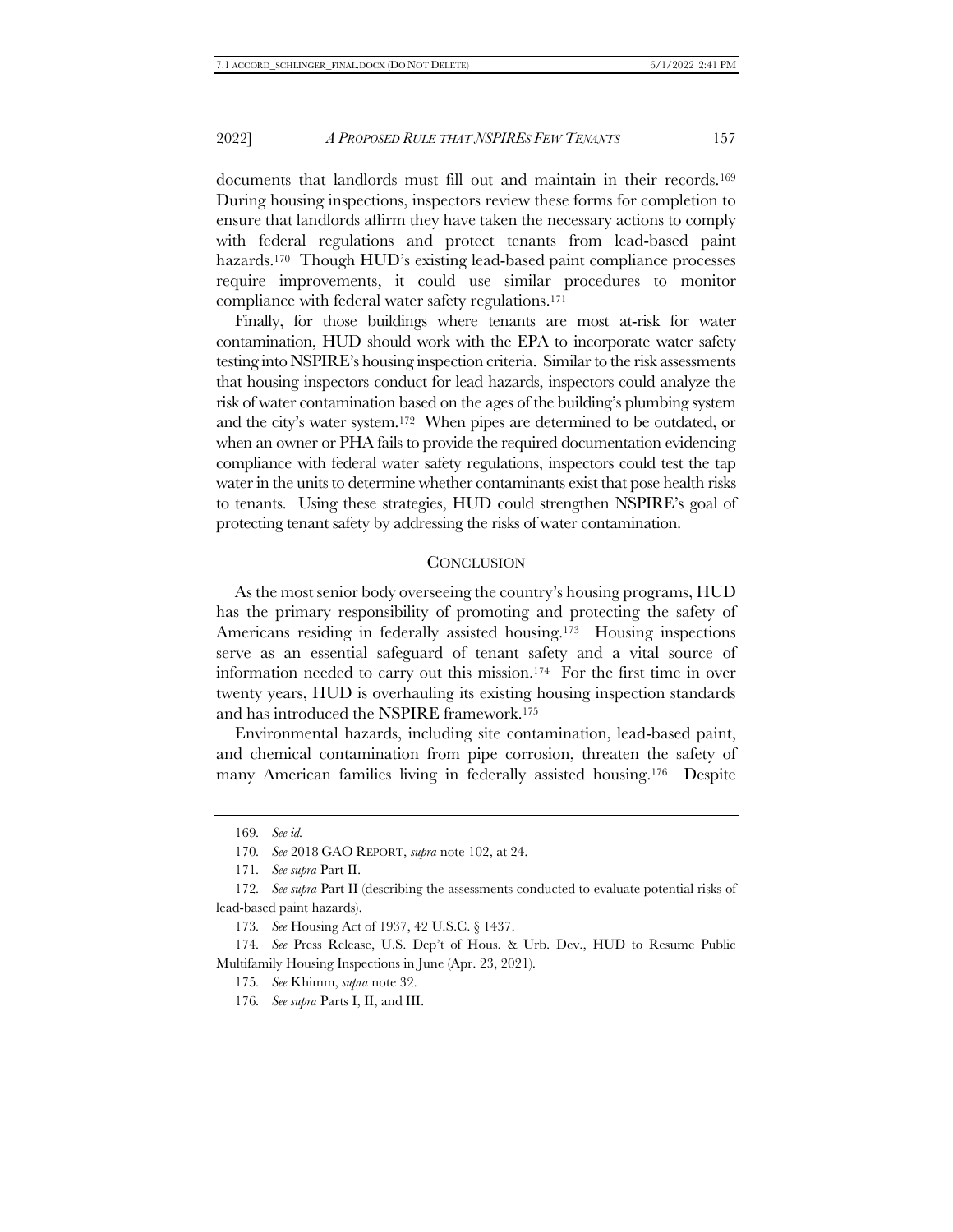HUD's statutory obligation to provide decent and safe housing and its own regulations governing lead-based paint and water safety, thousands of subsidized housing residents face risks of lead poisoning as a result of the aging public housing stock, outdated water systems, and failure of PHAs to comply with federal regulations, among other hazards discussed above.<sup>177</sup> The promulgation of NSPIRE, a uniform housing standard applicable to all rental assistance programs, presents an opportunity for HUD to address its weaknesses in protecting tenants from environmental hazards to date;<sup>178</sup> however, as is, NSPIRE falls short of the regulation necessary to do so.<sup>179</sup> Prior to promulgating the official rule, HUD should amend NSPIRE to account for these environmental hazards to better fulfill its statutory obligations.

In light of the history of subsidized housing construction on land contaminated by industry and the associated health hazards to humans living amidst polluted air and soil, HUD should amend NSPIRE's standards to account for site contamination.<sup>180</sup> The safety of one's home depends on the safety of the surrounding air and soil.181 As thousands of HUD-assisted homes are built atop the country's most contaminated sites, HUD should work closely with the EPA to improve its ability to test for environmental site contamination.182 By building off of the momentum resulting from the WCHC crisis and the joint memorandum published by the two agencies tasked with handling the Superfund mess, HUD is poised to make a substantial difference by reducing the threats that environmental contaminants pose to tenants.183 Incorporating site contamination into the NSPIRE standards would reaffirm HUD's prior commitment and legal obligation to protect public housing tenants from environmental pollutants and toxins.

Additionally, HUD should raise the proposed lead-based paint standard

183*. See* U.S. DEP'T OF HOUS. & URB. DEV. & U.S. ENV'T PROT. AGENCY, MEMORANDUM OF UNDERSTANDING BETWEEN THE U.S. DEPARTMENT OF HOUSING AND URBAN DEVELOPMENT AND THE U.S. ENVIRONMENTAL PROTECTION AGENCY REGARDING IMPROVING COMMUNICATION ABOUT CERTAIN PUBLIC AND HUD-ASSISTED MULTIFAMILY HOUSING NEAR SUPERFUND SITES (Jan. 2017).

<sup>177</sup>*. See id.*

<sup>178</sup>*. See* NSPIRE, *supra* note 33.

<sup>179</sup>*. See supra* Parts I.A, II.A, and III.A.

<sup>180</sup>*. See* Angela Caputo & Sharon Lerner, *Thousands of Public Housing Residents Live Near the Most Polluted Places in the Nation – and the Government Has Done Little to Protect Them*, AM. PUB. MEDIA REPS. (Jan. 13, 2021), https://www.apmreports.org/story/2021/01/13/publichousing-near-polluted-superfund-sites.

<sup>181</sup>*. See supra* Part I.

<sup>182</sup>*. See* Coffey et al., *supra* note 38, at 11.